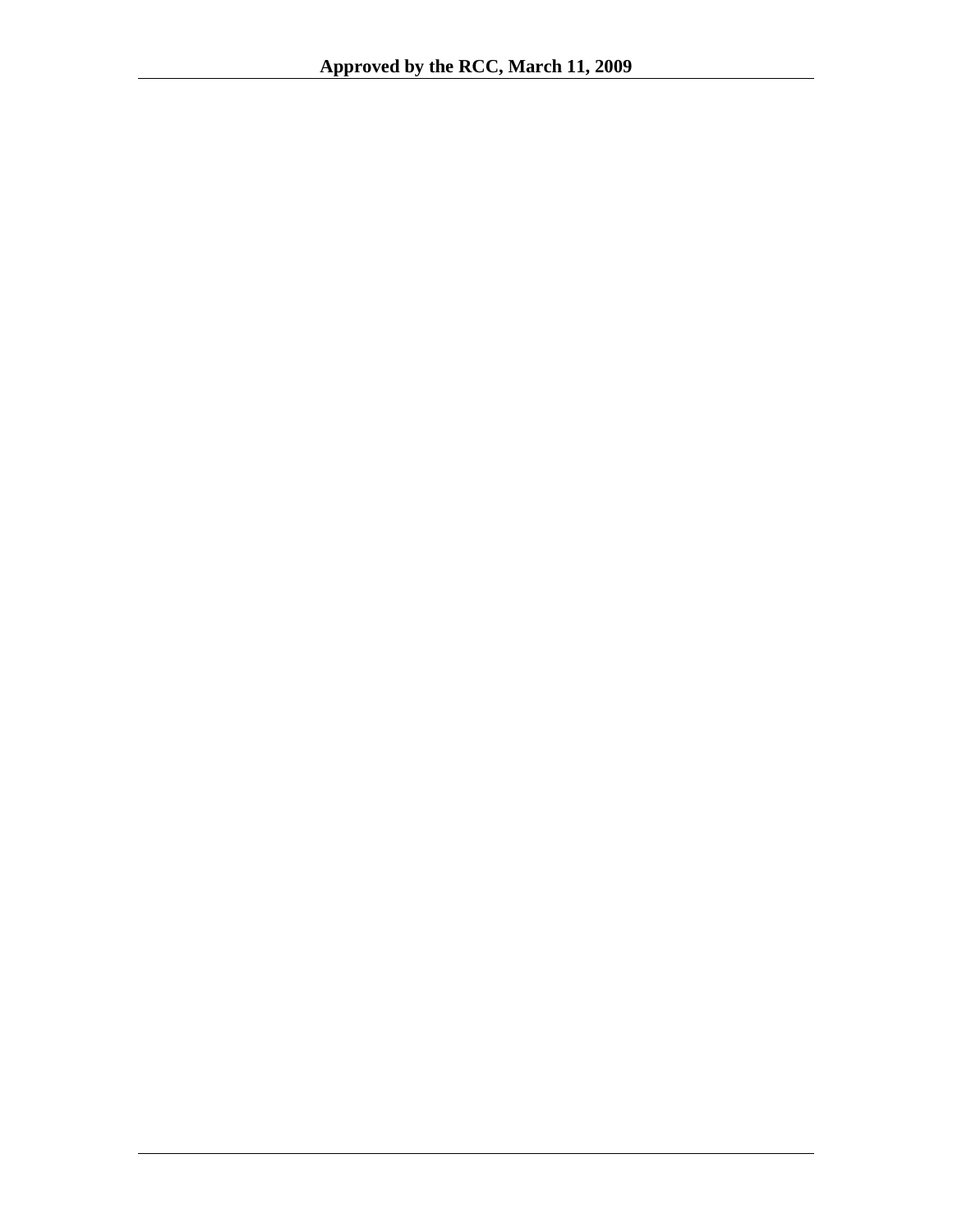# <span id="page-2-0"></span>**1. EXECUTIVE SUMMARY**

## **1.1. Major Findings**

This 2008 Québec Comprehensive Review of Resource Adequacy is submitted to the Northeast Power Coordinating Council (NPCC) and prepared in accordance with "Guidelines for Area Review of Resource Adequacy", document B-8 revised November  $29<sup>th</sup>$ , 2005. As in the previous review, this review shows that the Québec Area has the ability to meet the NPCC reliability criterion for the next five planning years (November 2008 through October 2013). Each planning year, corresponding to a full hydraulic cycle, begins November  $1<sup>st</sup>$  and ends October  $31<sup>st</sup>$  of the following calendar year.

The information presented covers November 2008 to October 2013 and is based on the Hydro-Québec 2008 load forecast according to the 2008-2017 Procurement plan progress report filed with the Québec Energy Board on October  $31<sup>st</sup>$ , 2008. The load forecast also includes all Hydro-Québec Production's sale contracts. Related documents can be found at the following internet address:

[http://www.regie-energie.qc.ca/audiences/EtatApproHQD/Etat](http://www.regie-energie.qc.ca/audiences/EtatApproHQD/Etat-avancement_2008_31oct08.pdf)[avancement\\_2008\\_31oct08.pdf](http://www.regie-energie.qc.ca/audiences/EtatApproHQD/Etat-avancement_2008_31oct08.pdf)

The peak load forecast for 2008-2009 is set at 37,099 MW, about 355 MW lower than forecasted in the 2005 Québec Comprehensive Review. The winter peak load is forecasted to grow at a compound annual growth rate of 1,50% to reach 39,375 MW in 2012-2013. The planned resources are forecasted to grow a bit slower than the load over this period (compound average growth rate of 1.41 %). For the 2008-2009 winter peak, the planned resources are 41,827 MW. This is 1,000 MW less than the previous Comprehensive Review. In 2012-2013, the planned resources are estimated to be 44,238 MW, an anticipated increase of 2,400 MW over the period under review, including the return in service of the TransCanada Energy's natural gas unit in Bécancour (547 MW) and the short term purchases of Hydro-Québec Distribution.

Even if the anticipated increase in resources is lower than the anticipated load increase, the resource increase is more than sufficient to maintain the planned reserve over the required reserve by more than 1,000 MW for the next three years and around 250 MW for the last two years of the assessment period. This Comprehensive Review indicates that the required reserve margin varies in a range of 9.7 % in 2008/09 to 11.7 % in 2012/13 in order to meet the NPCC reliability criterion of a maximum 0.1 day per year of Loss of Load Expectation (LOLE). The planned reserve margin varies in a range from 12.6 % in 2008/09 to 13.7 % in 2010/11.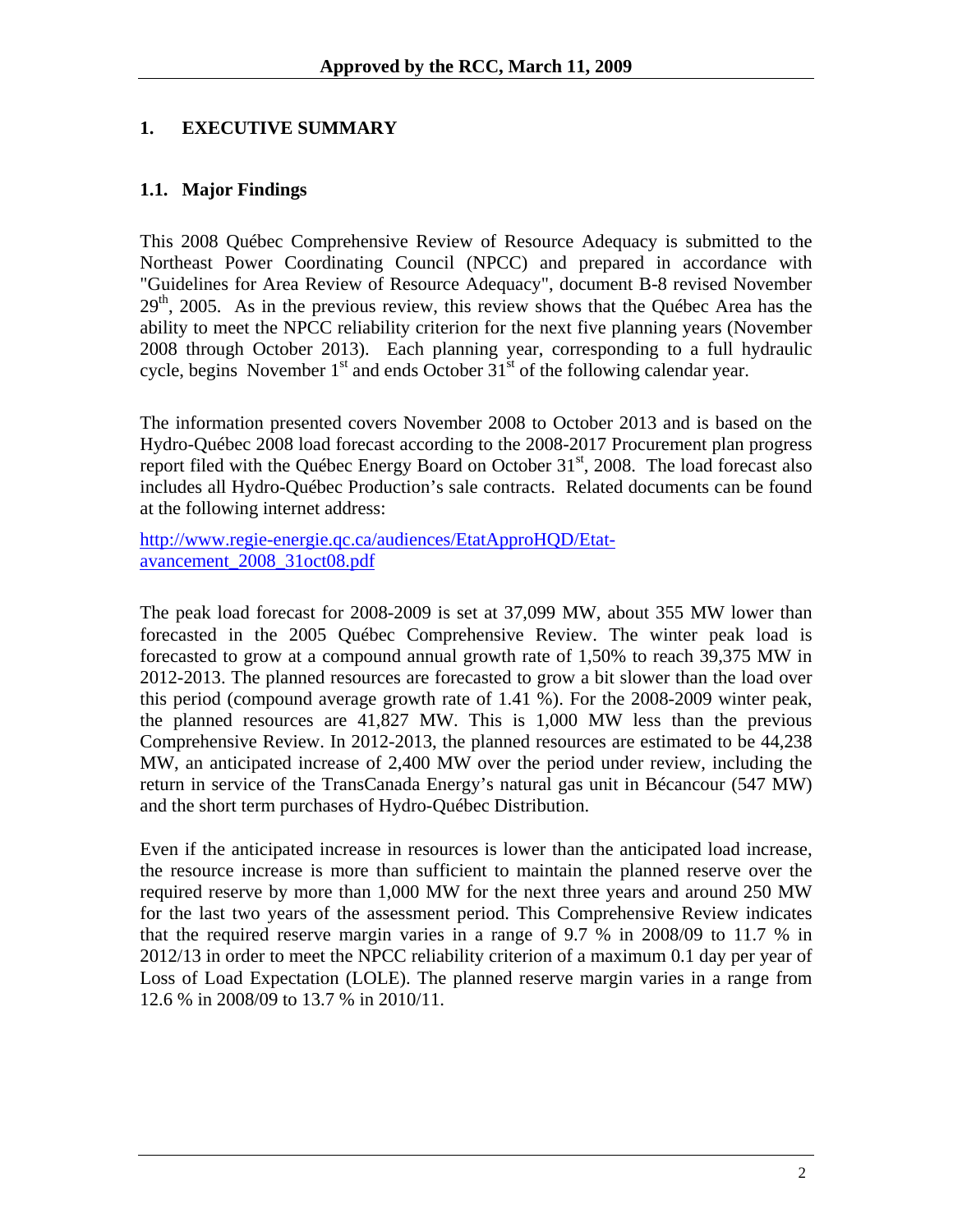In the previous 2005 Québec Comprehensive Review, a tie benefits value of 500 MW was included for planning purpose. Each fall before the winter period, Hydro-Québec Distribution re-assesses the needs for short term purchases of capacity and transmission.

In this 2008 Québec Comprehensive Review, tie benefits is replaced by short term purchases and increased to 1,000 MW. Hydro-Québec Distribution has reserved 1,000 MW of transfer capacity over the Châteauguay-Massena interconnection (Line 7040) for a period of 5 years. Before each winter period, when needed, Hydro-Québec Distribution will contract the required capacity for the corresponding winter. For planning purposes, both Hydro-Québec Production and the New York Control Area are expected to sell the required capacity. For the 2008/2009 winter, Hydro-Québec Distribution will buy 340 MW of UCAP $(1)$ .

In this Review, wind power is completely derated.

The refurbishment of Gentilly-2 nuclear power plant (675 MW) will start in 2011 for a return-to-service in late 2012.

The effective contribution of the Hydro-Québec Distribution's interruptible load program has been upgraded from 70 % of the contracted capacity to 85%.

In New England, the Monroe terminal of the Phase I HVDC interconnection has been retired on March,  $31<sup>st</sup> 2007$ . Power transmission is now possible only through the Phase II Interconnection (Nicolet to/from Sandy Pond substations). To reflect this reconfiguration, the Nicolet-Des Cantons sub area is now calls Nicolet sub area.

 $(1)$ : The latest demand forecast is lower by 400 MW for the 2008/2009 winter period, therefore no short term purchases are required for that period. This short term purchase is related to Hydro-Québec Distribution's needs.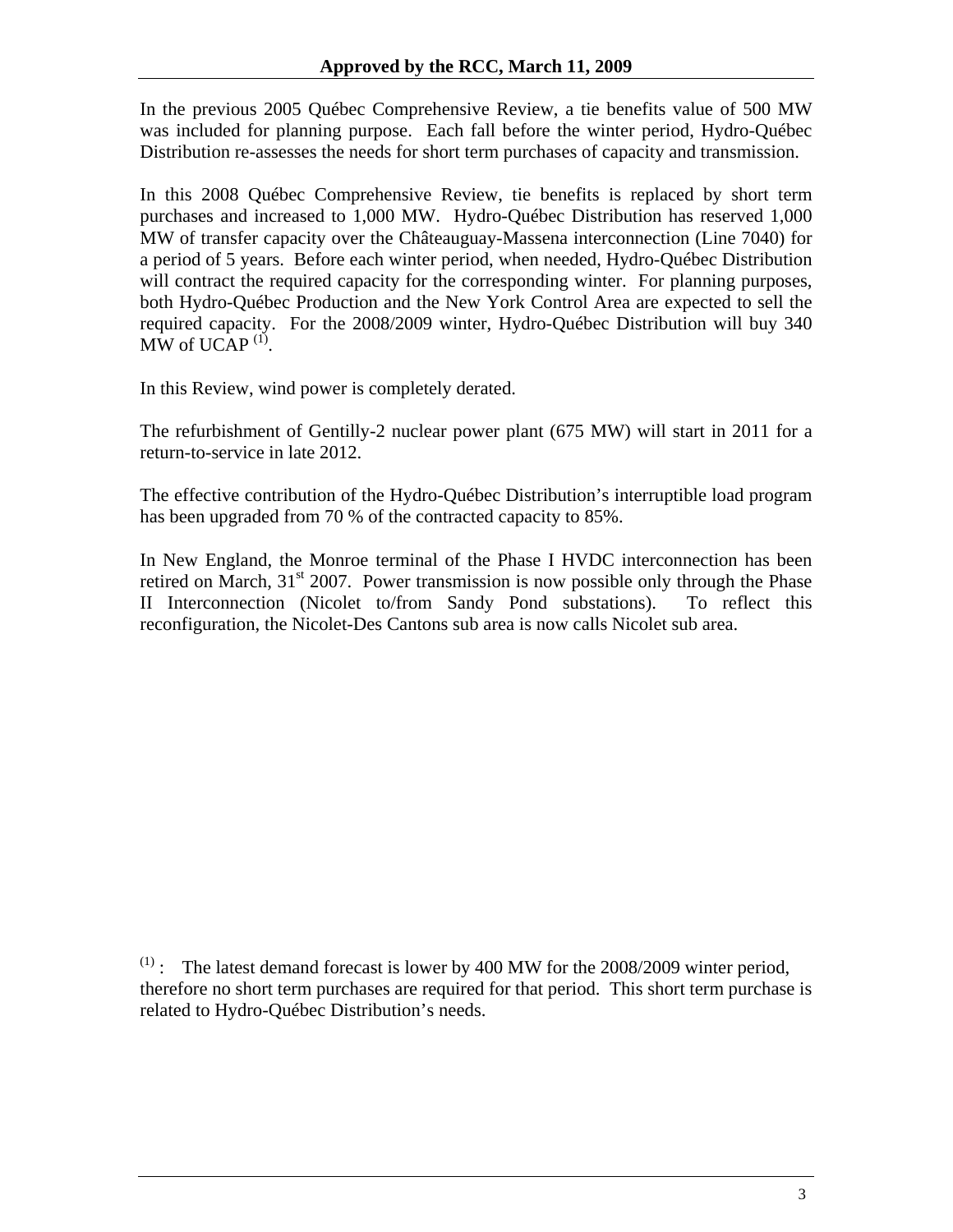<span id="page-4-0"></span>Major Assumptions and Results

The following table sets major assumptions and results.

# **Table I Major Assumptions and Results**

| <b>Assumptions</b>                        | <b>Description</b>                          |                                                    |  |  |
|-------------------------------------------|---------------------------------------------|----------------------------------------------------|--|--|
|                                           |                                             |                                                    |  |  |
| Study period                              | Winter 2008-2009 to Winter 2012-2013        |                                                    |  |  |
| <b>Reliability Criterion</b>              |                                             | LOLE 0.1 day/year: complying with once in 10 years |  |  |
|                                           | <b>NPCC</b> criterion                       |                                                    |  |  |
| <b>Load Model</b>                         |                                             | 8,760 houtly peak load with uncertainty factors    |  |  |
| Program                                   | <b>GE MARS program</b>                      |                                                    |  |  |
| <b>Load Growth</b>                        | 2008-2009                                   | 2012-2013                                          |  |  |
| <b>Base Case</b>                          | 37,099 MW                                   | 39.375 MW                                          |  |  |
| - High Case                               | 37,621 MW                                   | 41,404 MW                                          |  |  |
| Required Reserve (% of Total Peak Demand) | 9.7%                                        | 11.7%                                              |  |  |
| <b>Resources Addition</b>                 | 2,400 MW through the study period           |                                                    |  |  |
| <b>Equivalent Forced Outage Rates</b>     | 5 years history (2003-2007). Specific EFORd |                                                    |  |  |
|                                           | for each power station                      |                                                    |  |  |
| - Hydro                                   | 0.3% to 1.8%                                |                                                    |  |  |
| - Thermal, including nuclear              | 6.5% to 20.5%                               |                                                    |  |  |
| <b>Short Term Purchases</b>               |                                             | Potential of 1,000 MW (mainly from NYCA)           |  |  |
| <b>Spinning Reserve</b>                   | minimum amount of 250 MW                    |                                                    |  |  |
| <b>Emergency Operating Procedures</b>     |                                             |                                                    |  |  |
| - Interruptible Load                      | 1,515 MW through the study period           |                                                    |  |  |
| - Voltage Reduction                       | 250 MW through the study period             |                                                    |  |  |
| - 10-minute reserve                       | 500 MW to 0 MW                              |                                                    |  |  |
| 30-minute reserve                         | 1,000 MW to 0 MW                            |                                                    |  |  |
| <b>Maintenance Scedule</b>                | see Table A-2                               |                                                    |  |  |
| <b>Results</b>                            |                                             | <b>LOLE Day/year</b>                               |  |  |
|                                           | <b>Base Case</b>                            | <b>High Case</b>                                   |  |  |
| 2008-2009                                 | 0.033                                       | 0.058                                              |  |  |
| 2009-2010                                 | 0.038                                       | 0.080                                              |  |  |
| 2010-2011                                 | 0.051                                       | 0.121                                              |  |  |
| 2011-2012                                 | 0.088                                       | 0.257                                              |  |  |
| 2012-2013                                 | 0.080<br>0.286                              |                                                    |  |  |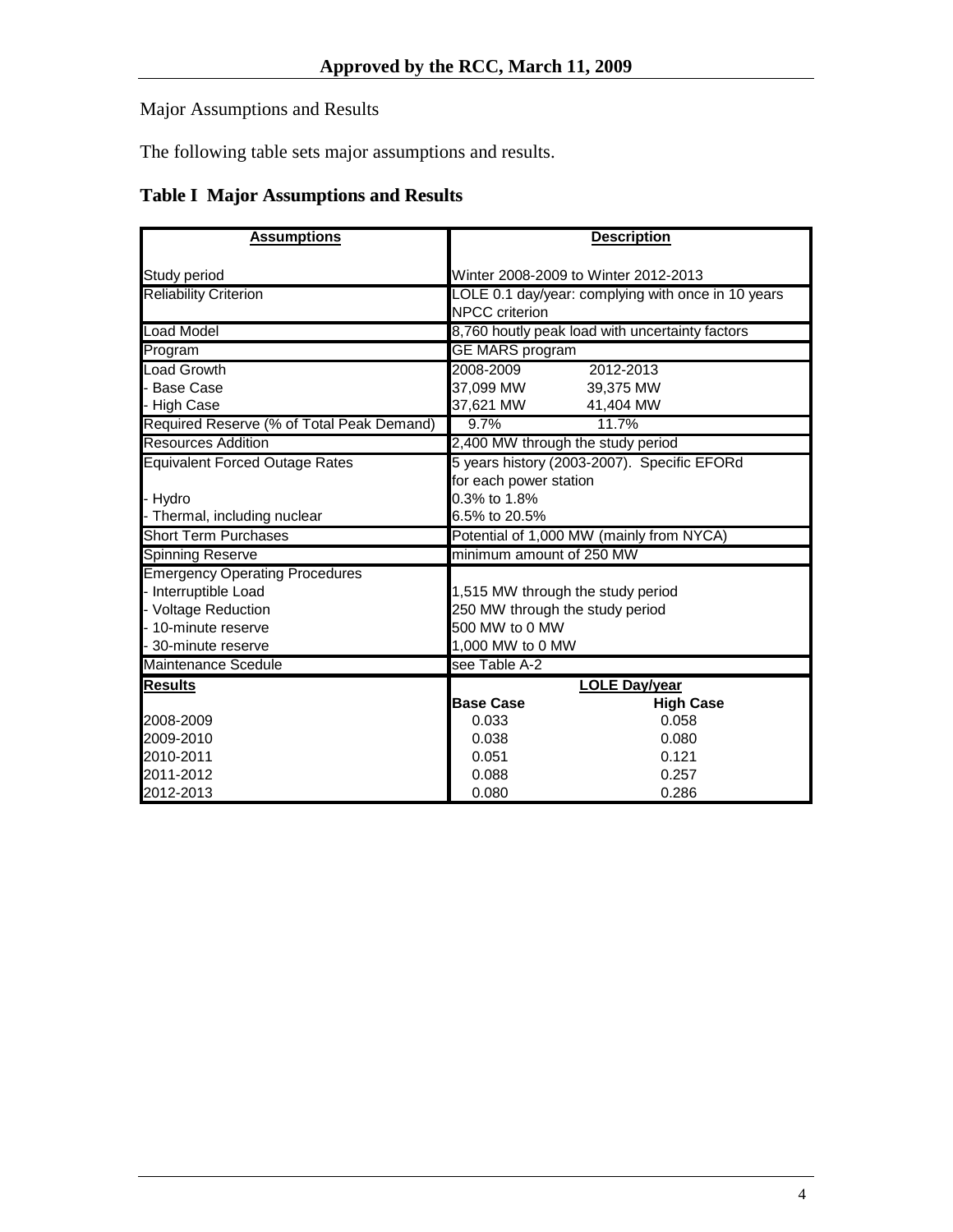# <span id="page-5-0"></span>**2. TABLE OF CONTENTS**

|    | 1.             |                                                                           |
|----|----------------|---------------------------------------------------------------------------|
|    | 1.1.           |                                                                           |
|    | 1.2.           |                                                                           |
| 2. |                |                                                                           |
|    | 3.             |                                                                           |
|    | 3.1            |                                                                           |
|    | 3.2            |                                                                           |
|    |                |                                                                           |
|    | 4.1            |                                                                           |
|    | 4.2            |                                                                           |
|    | 4.3            |                                                                           |
|    | 4.4            | Comparison of Québec and NPCC Resource Adequacy Criteria 16               |
|    | 4.5            |                                                                           |
|    | 5 <sup>5</sup> |                                                                           |
|    | 5.1            | Planned and Required Resources for the Base Case Load Forecast 18         |
|    | 5.2            |                                                                           |
|    | 5.3            |                                                                           |
|    | 6              |                                                                           |
|    | 6.1            |                                                                           |
|    | 6.2            |                                                                           |
|    |                |                                                                           |
|    |                |                                                                           |
|    |                |                                                                           |
|    |                |                                                                           |
|    |                |                                                                           |
|    |                |                                                                           |
|    |                |                                                                           |
|    |                |                                                                           |
|    |                | Table 8 Québec Annual Peak Load Forecasts under Base and High Scenarios19 |
|    |                | Table 9 Planned Resources, Annual Peak Loads, Planned Reserves and        |
|    |                |                                                                           |
|    |                | Table 10 Maximum Capability at Peak (MW) 2008/2009 - 2012/201321          |
|    |                |                                                                           |
|    |                |                                                                           |
|    |                | Figure 2 Comparison of Annual Peak Load Forecasts in MW 11                |
|    |                | Figure 3 Capacity Generation by Type for winter 2009/2010 in %.  23       |
|    |                |                                                                           |
|    |                |                                                                           |
|    |                | Appendix A                                                                |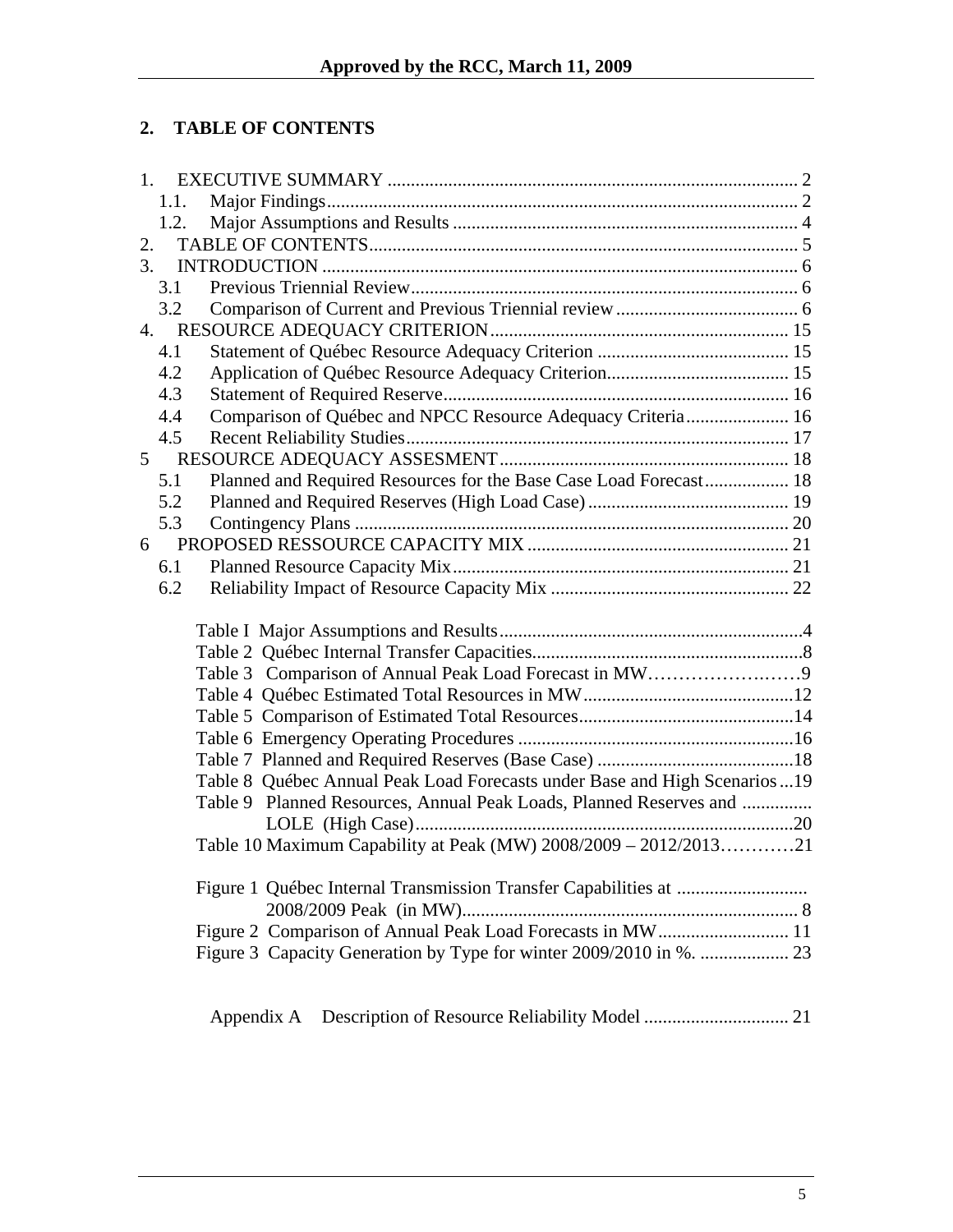# <span id="page-6-0"></span>**3. INTRODUCTION**

This resource adequacy review is conducted by Hydro-Québec and submitted to the Northeast Power Coordinating Council (NPCC) in accordance with "Guidelines for Area Review of Resource Adequacy", document B-8 revised November 29<sup>th</sup>, 2005. Hydro-Québec Distribution is the entity responsible for resource planning in Québec. Information related to Hydro-Québec Production and TransÉnergie activities was submitted to Hydro-Québec Distribution for the purpose of this Review.

Information presented in this Review covers November 2008 to October 2013 and is based on the Hydro-Québec 2008 load forecast included in the 2008-2017 Procurement plan progress report filed with the Québec Energy Board on October 31<sup>st</sup> 2008.

This Comprehensive Review demonstrates that the Québec Control Area will meet the NPCC resource adequacy criterion (i.e. the probability of disconnecting non-interruptible customers due to resource deficiencies shall be, on average, no more than once in ten years) for the period 2008 to 2013 under the base case assumptions.

This NPCC criterion stipulates that Areas shall take into account internal transmission transfer capabilities. The Québec Area is therefore divided into six sub areas (Baie James, Churchill Falls, Manicouagan, Québec Centre, Nicolet and Montréal).

The General Electric Energy "Multi-Area Reliability System" model (MARS) was used to assess the resource adequacy. (See Appendix A for technical information).

#### **3.1 Previous Triennial Review**

The last Québec Comprehensive Review was submitted in December 2005 and approved by NPCC's Reliability Coordinating Committee (RCC) on March 2006. Québec's resource adequacy was deemed in accordance with the NPCC criterion for resource adequacy.

#### **3.2 Comparison of Current and Previous Triennial review**

The Québec Control Area is divided into six sub areas to model the major internal transfer constraints. The values provided in Figure 1 and Table 2 below represent the transfer constraints within the Québec system. This model is consistent with TransÉnergie transmission system with the actual 735 kV architecture of the system and its interfaces as defined in NPCC Transmission Reviews

#### **Baie James sub area**

This sub area is located in the northwest area of the Québec and includes 16,236 MW of generating capacity mainly from the large Baie James hydro-electric complex. The load in this region is relatively small. The peak load forecast for the 2008-2009 winter is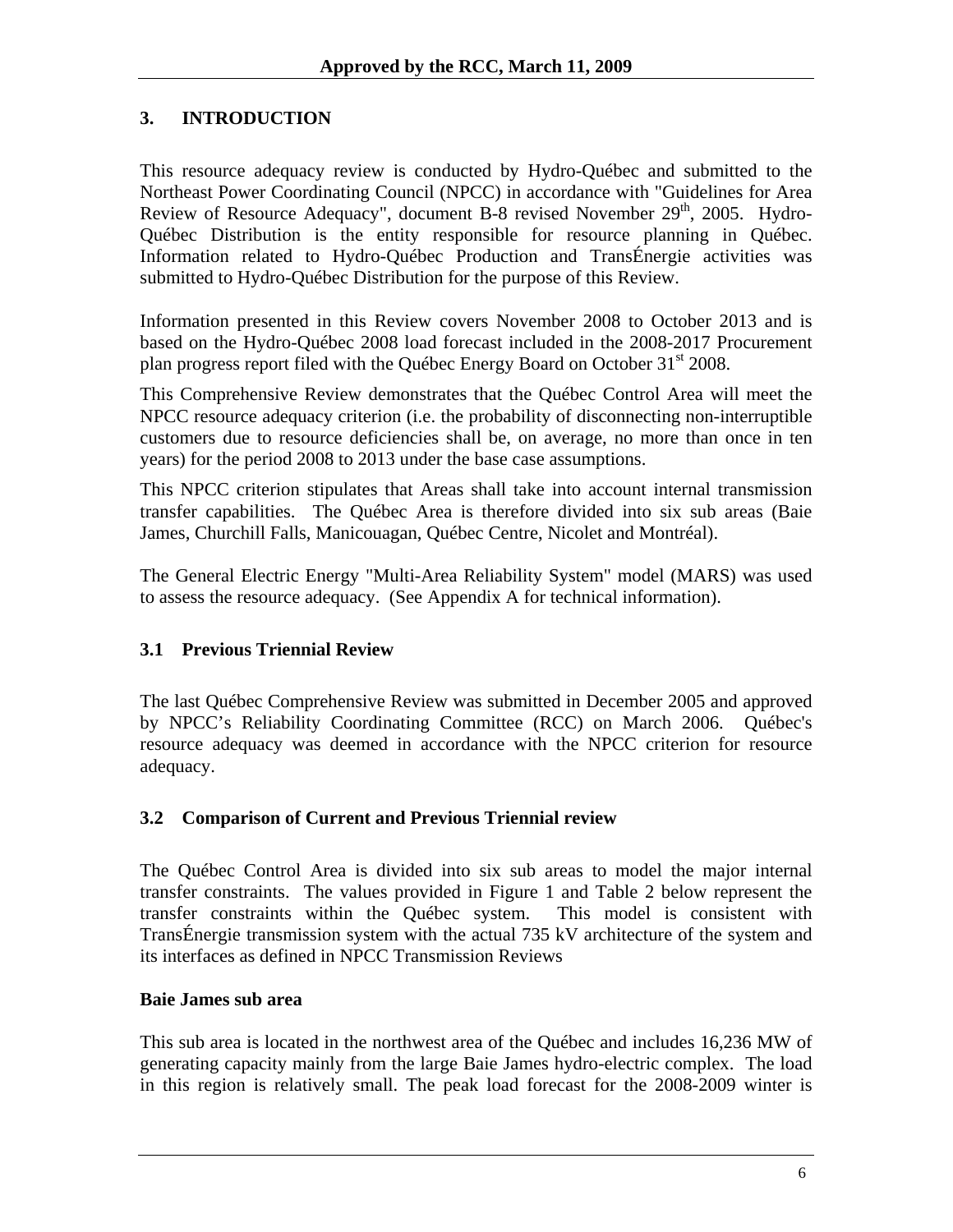around 1,155 MW. The transfer capabilities from this sub area to the other sub areas are 16,050 MW.

#### **Churchill Falls sub area**

The Churchill Falls sub area, located in Labrador, represents Hydro-Québec's contractual rights on Churchill Falls hydro generation (4,930 MW during winter months).

#### **Nicolet sub area**

The Nicolet sub area has no load and is used to model the HVDC Phase 2 interconnection and its transfer capabilities within the Québec system and/or imports/exports with the New England Control Area.

#### **Manicouagan sub area**

This sub area, in the northeast, includes 8,850 MW of generating capacity and integrates the Churchill Falls (4,930 MW) generation. The Manic-Outardes generation complex (7,886 MW) is located in this sub area. The next peak load forecast for this sub area is 1,835 MW and is mainly driven by large industrial users. The transfer capability from this sub area to the Québec Centre sub area is 11,750 MW.

#### **Québec Centre sub area**

This sub area includes the Lac St-Jean, Gaspésie, Québec City and Trois-Rivières regions. The peak load is 9,160 MW and the generating capacity is 2,100 MW. This sub area can receive 13,800 MW from the Baie James sub area and 11750 MW from the Manicouagan sub area. The transfer limit between Québec Centre and Montréal is 17,750 MW.

#### **Montréal sub area**

This sub area, in the south-western of Québec, includes the Montréal, Outaouais, and Estrie regions. The peak load is 23,891 MW, more than 66 % of the total internal load and the generating capacity is 6,213 MW.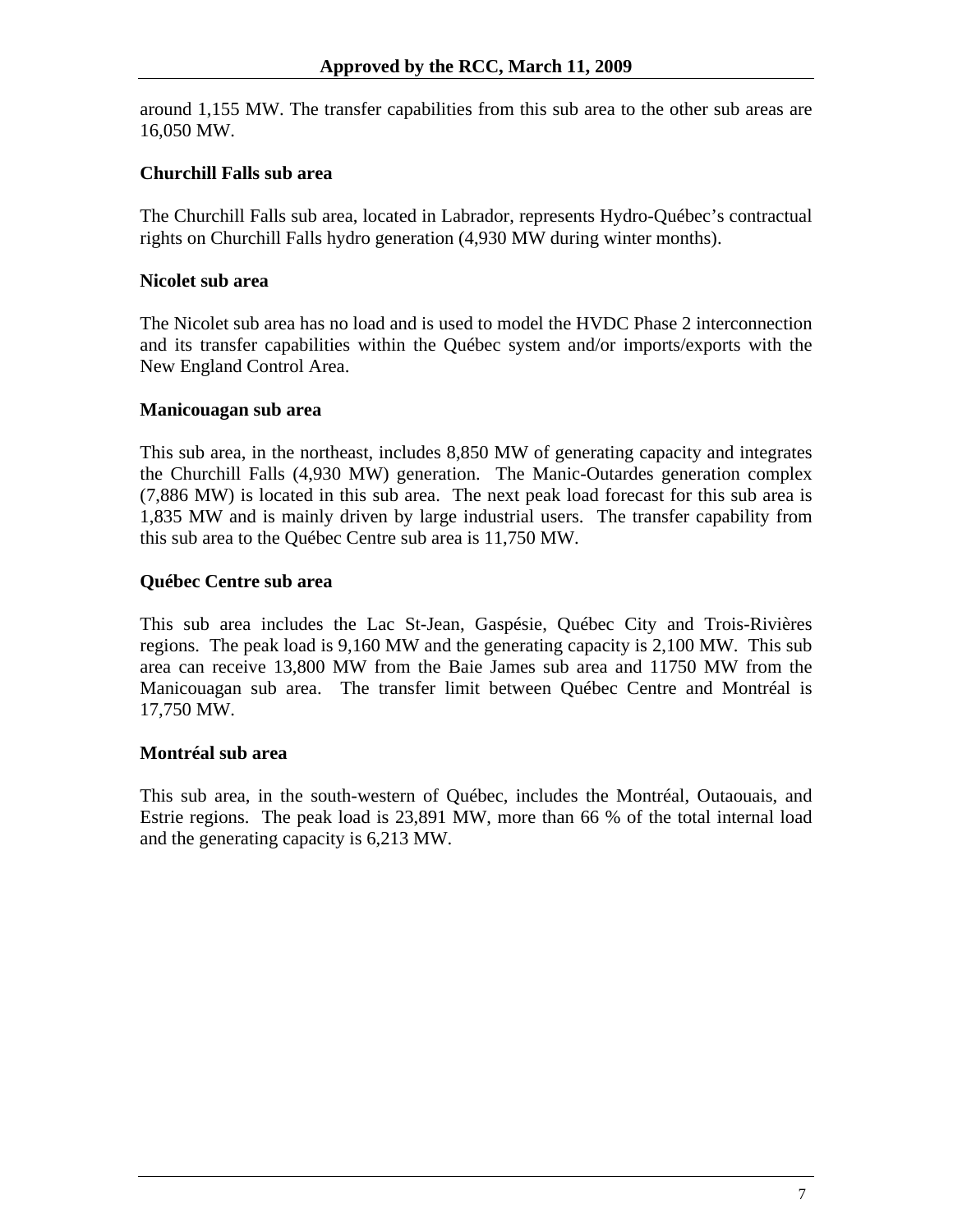<span id="page-8-0"></span>



**Table 2 Québec Internal Transfer Capacities**

|                 | Sub area       | Capacity  |               |            |                 |
|-----------------|----------------|-----------|---------------|------------|-----------------|
| Sending         | Receiving      | <b>MW</b> | # of Circuits | Kv Voltage | Type of Current |
| Churchill Falls | Manicouagan    | 5.200     |               | 735 kV     | АC              |
| Manicouagan     | Québec Centre  | 11.750    |               | 735 kV     | АC              |
| Québec Centre   | Montréal       | 17.750    |               | 736 kV     | АC              |
| Baie James      | Québec Centre  | 13.800    |               | 737 kV     | АC              |
| Baie James      | <b>Nicolet</b> | 2.250     |               | ±450kV     | DC              |
| Nicolet         | Montréal       | 2.138     |               | ±450kV     | DC              |

#### **3.2.1 Load**

The observed peak load for the winter 2007-2008 was 37,941 MW reached on January  $21<sup>st</sup>$ , 2008 at 8 am, including 2,589 MW of firm sales outside of Québec. This annual peak load was 903 MW higher than forecasted in the previous Québec Comprehensive Review for the same winter year. In this previous Review, capacity sales outside Québec were forecasted to be only 483 MW. Regarding the total internal load, the observed peak was 1,200 MW lower than forecasted. Last year's winter was generally milder than normal, so electric space heating demand was lower than expected.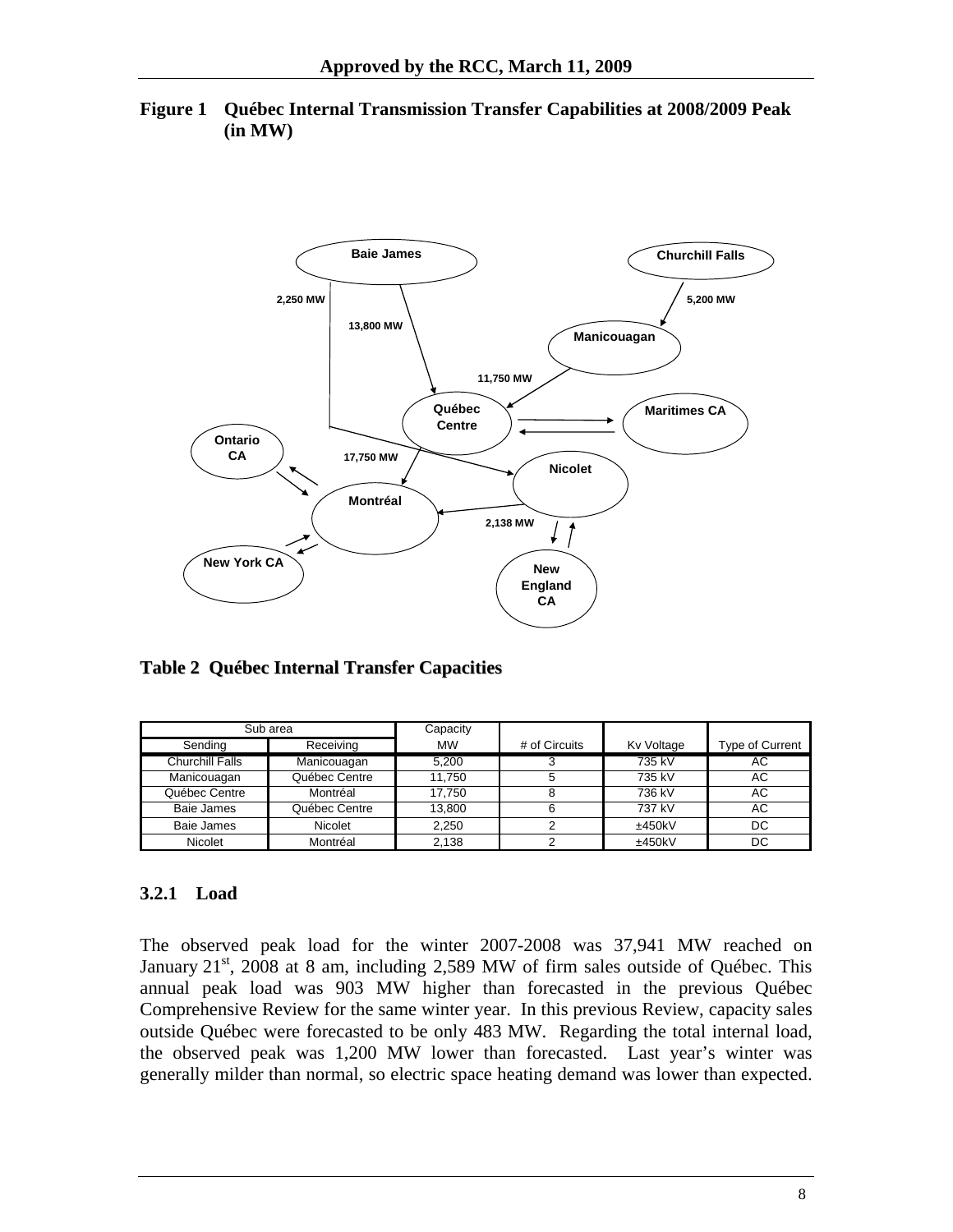The shutting down of certain industrial loads such as sawmills and paper mills also accounted for the reduced observed peak load.

In the 2005 Comprehensive Review, the 2008-2009 winter peak load forecast was 37,454 MW and 37,690 MW for the 2009-2010 winter peak (see Table 3 and Figure 2). In the current review, the 2008-2009 winter peak load forecast is set at 37,099 MW and grows at a compound annual growth rate of 1,50 % to reach 39,375 MW by 2012-2013.

Load Forecast Uncertainty (LFU) is a measure of the possible outcome of the load given that variables impacting the load are uncertain. Hydro-Québec Distribution's peak load forecasts are subject to two categories of uncertainty: (1) weather and (2) structural uncertainty caused mainly by the evolution of economic and demographic parameters affecting the load demand. The global uncertainty is the independent combination of these two categories. The global uncertainty, expressed as a percentage of the load is higher in this review than the previous one due to greater uncertainty about the deployment of projects associated with big industrial consumers, including projects in iron, steel and aluminum industries. Also, a higher space heating demand raises weather uncertainty, therefore the global uncertainty.

#### **Comparison of Load Forecast Uncertainty (%)**

|                           | Year∎<br>.Current | Year | Years | Years |
|---------------------------|-------------------|------|-------|-------|
| Comprehensive Review 2005 | 4.5%              | 4.6% | 5.0%  | 5.4%  |
| Comprehensive Review 2008 | 4.7%              | 5.0% | 5.4%  | 5.9%  |

#### **Breakdown of Global Uncertainty of the Peak Load Forecast of Hydro-Québec Distribution**

|                             | Current Year | vear | + 2 vears | + 3 vears |
|-----------------------------|--------------|------|-----------|-----------|
| <b>Weather Uncertainty</b>  | 4.3%         | 4.3% | 4.3%      | 4.3%      |
| <b>Forecast Uncertainty</b> | 1.9%         | 2.6% | $3.3\%$   | $4.0\%$   |
| <b>Global Uncertainty</b>   | 4.7%         | 5.0% | 5.4%      | 5.9%      |

For the two years covered by both reviews, the load forecast has been reviewed downward. This is mainly due to economic difficulties experienced by lumber and paper mill industries. After 2010, expected load growth is relatively high. The price advantage of electricity over fossil fuels is driving upward the electricity demand for heating purposes.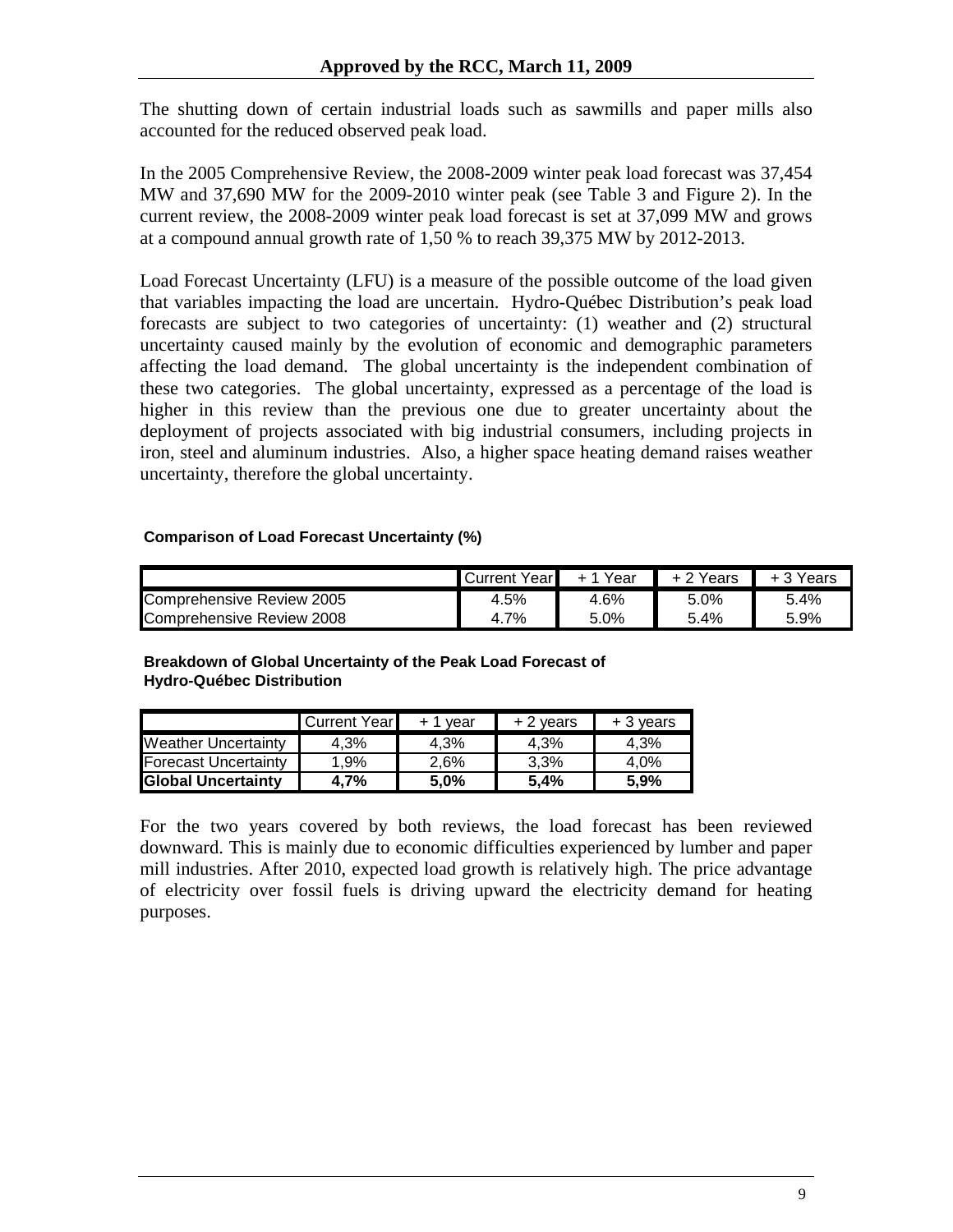|                     | Comprehensive 2005 Comprehensive 2008 |        | <b>Difference</b> |
|---------------------|---------------------------------------|--------|-------------------|
| 2005/06             | 36,754                                |        |                   |
| 2006/07             | 36,813                                |        |                   |
| 2007/08             | 37,038                                |        |                   |
| 2008/09             | 37,454                                | 37,099 | $-355$            |
| 2009/10             | 37,690                                | 37,620 | $-70$             |
| 2010/11             |                                       | 38,130 |                   |
| 2011/12             |                                       | 38,527 |                   |
| 2012/13             |                                       | 39,375 |                   |
| Average growth rate | 0.63%                                 | 1.50%  |                   |

# **Table 3 - Comparison of Annual Peak Load Forecast in MW 1**

 $1$ : Annual peak load forecast includes firm exports but does not take into account interruptible power shaving.

# **Québec Area - Annual Peak Load Forecast in MW (1)**

|                                      | 2008/2009  | 2009/2010 | 2010/2011 | 2011/2012 | 2012/2013 |
|--------------------------------------|------------|-----------|-----------|-----------|-----------|
| A) Peak Load Forecast of HQD         | 36,040     | 36,781    | 37,291    | 37,688    | 38,597    |
| - New England                        | 329        | 329       | 329       | 329       | 268       |
| - Ontario<br>- New Brunswick         | 154<br>220 | 154       | 154       | 154       | 154       |
| B) External Sales <sup>(2)</sup>     | 703        | 483       | 483       | 483       | 422       |
| C) Deliveries in Québec by HQP       | 356        | 356       | 356       | 356       | 356       |
| D) Annual Peak Load Forecast (A+B+C) | 37,099     | 37,620    | 38,130    | 38,527    | 39,375    |

 $(1)$  : Interruptible power programs are not taken into account;

 $(2)$  : Exportation Sales include losses.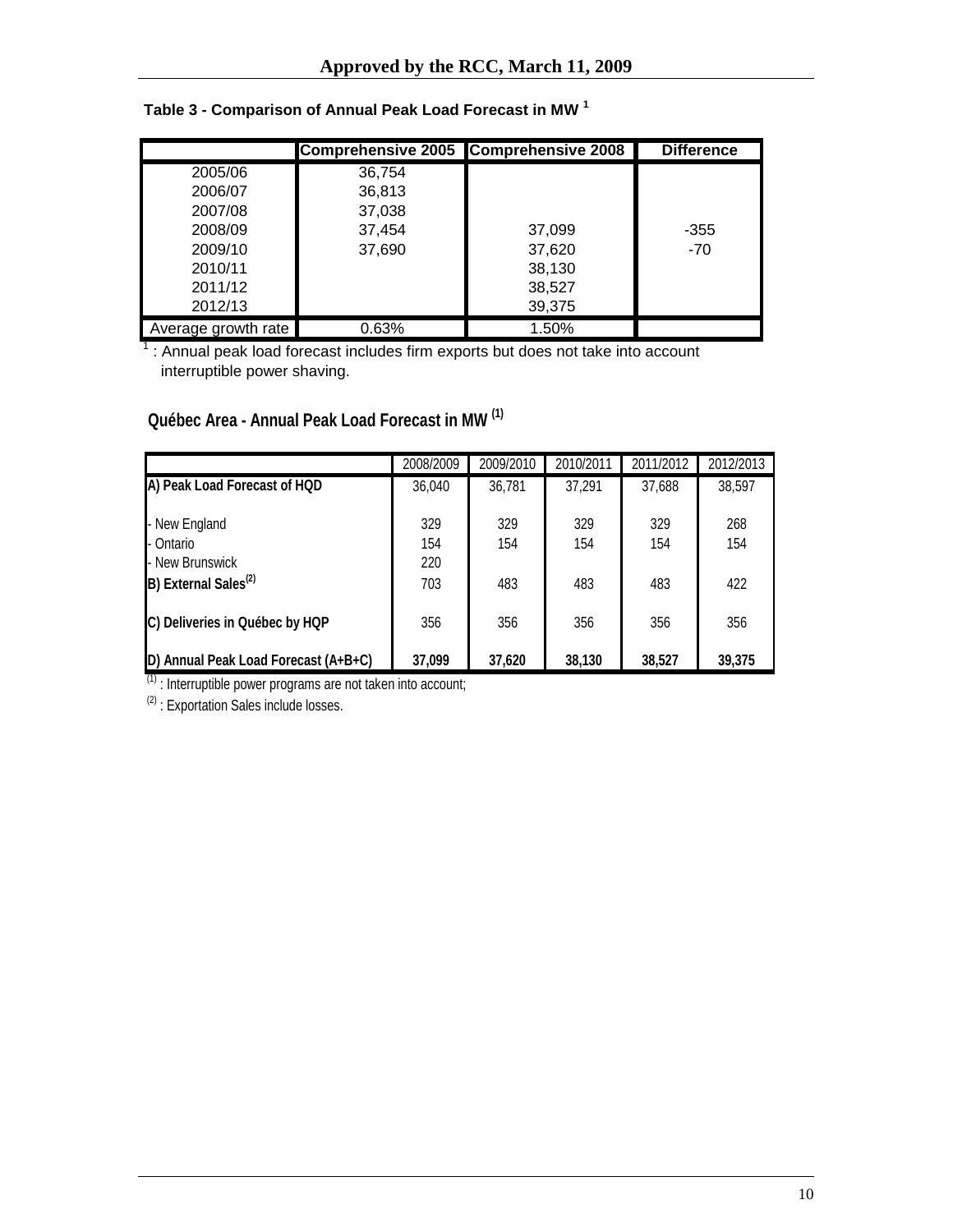

<span id="page-11-0"></span>**Figure 2 Comparison of Annual Peak Load Forecasts in MW** 

#### **3.2.2 Resources**

The planned resources for the 2008-2009 winter peak are 41,827 MW. This is 1,000 MW less than the previous Québec Comprehensive Review for the same winter peak (See the Table below for the detail of this reduced resourced). The resources are planned to reach 44,238 MW for the 2012-2013 winter peak, representing an increase of 2,411 MW.

|                                           | Planning Year 2008/09 |             |                   |  |
|-------------------------------------------|-----------------------|-------------|-------------------|--|
|                                           | 2008 Review           | 2005 Review | <b>Difference</b> |  |
| <b>Available and Committed Generation</b> | 33,395                | 33,548      | $-153$            |  |
| <b>Purchases</b>                          |                       |             |                   |  |
| - Québec Private Producers                | 1.475                 | 2,078       | -603              |  |
| - Short term purchases (HQD)              | 340                   | 500         | $-160$            |  |
| <b>- Churchill Falls</b>                  | 4,930                 | 5,064       | $-134$            |  |
| I- Millbank                               | 200                   | 200         | 0                 |  |
| <b>Interruptible Load</b>                 | 1,237                 | 1,235       | 2                 |  |
| <b>Voltage Reduction</b>                  | 250                   | 200         | 50                |  |
| <b>Planned Net Resources - Total</b>      | 41.827                | 42.825      | -998              |  |

New resources are coming from capacity increases in hydroelectric power plants (940 MW). All government permits have been received and construction is in progress in all of those generating stations. No construction delays are expected so there is no uncertainty related to the commissioning date.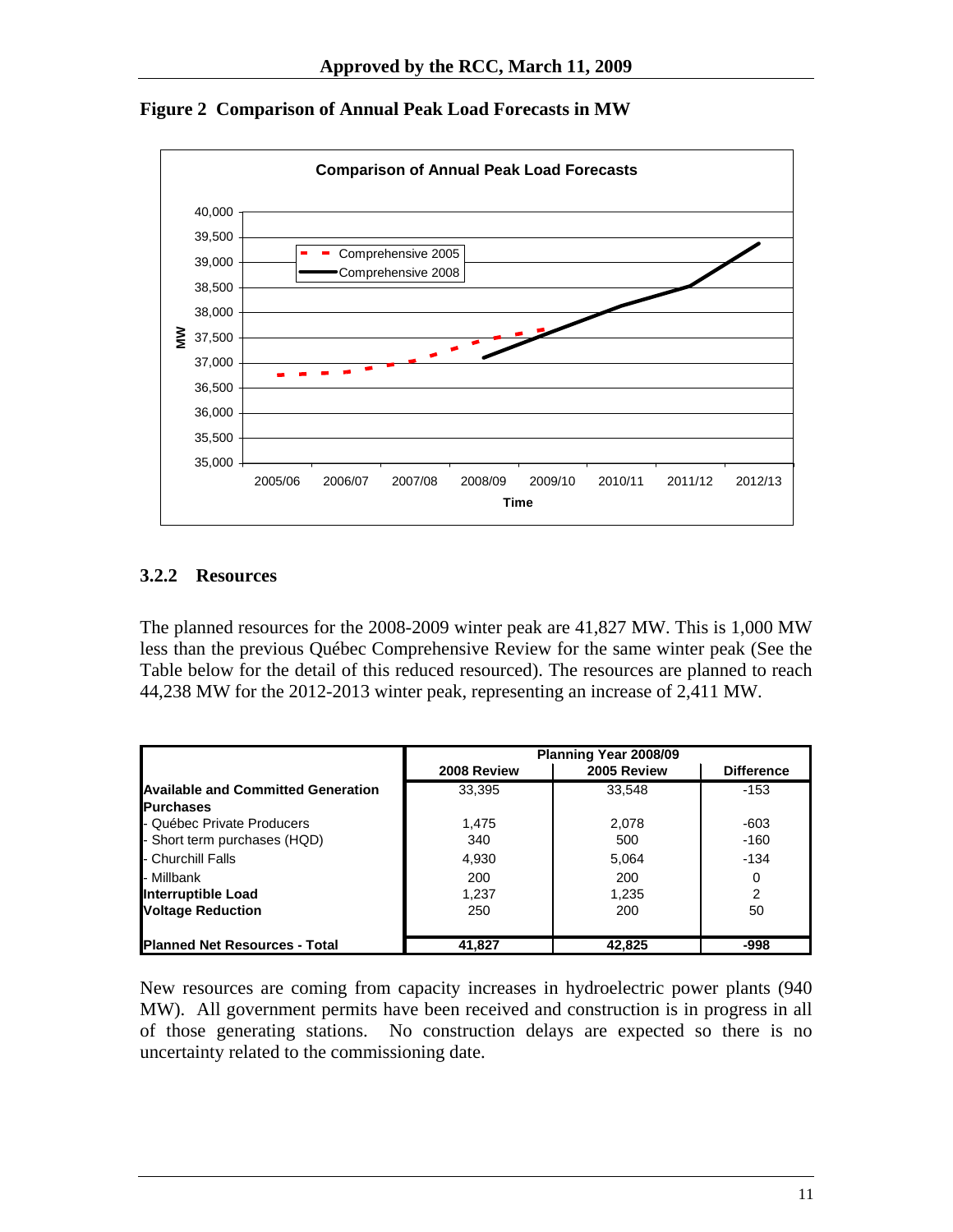<span id="page-12-0"></span>The Gentilly II nuclear plant (675 MW) will be unavailable during 2011-2012 winter peak for refurbishment. Independent Private Producers (HQD) increases include the Bécancour cogeneration plant (547 MW) which is presently shut down and will be restarted on January  $1<sup>st</sup>$ , 2010.

A new interconnection between Québec and Ontario (1,250 MW) will be put in-service in 2009.

## **Table 4 Québec Estimated Total Resources in MW**

|                                           | 2008/2009 | 2009/2010 | 2010/2011 | 2011/2012 | 2012/2013 | Variations |
|-------------------------------------------|-----------|-----------|-----------|-----------|-----------|------------|
| <b>Available Capacities</b>               | 33,395    | 33,374    | 33,369    | 33,374    | 34,335    | over the   |
| <b>Churchill Falls</b>                    | 4,930     | 4,930     | 4,930     | 4,930     | 4,930     | period     |
| A) Available Capacities - Total           | 38,325    | 38,304    | 38,299    | 38,304    | 39,265    | 940        |
|                                           |           |           |           |           |           |            |
| Long Term Purchases - HQP                 | 1,631     | 1,666     | 1,681     | 1,473     | 1,442     |            |
| Long Term Purchases - HQD                 | 44        | 591       | 591       | 616       | 766       |            |
| Short Term Purchases - HQD                | 340       | 400       | 1,000     | 1,000     | 1,000     |            |
| B) Purchases - Total                      | 2,015     | 2,657     | 3,272     | 3,089     | 3,208     | 1,193      |
| Interruptible Program - HQP               | 515       | 515       | 515       | 515       | 515       |            |
| Interruptible Program - HQD               | 722       | 1,000     | 1,000     | 1,000     | 1,000     |            |
| <b>Voltage Reduction</b>                  | 250       | 250       | 250       | 250       | 250       |            |
| C) Emergency Operaring Procedures - Total | 1,487     | 1,765     | 1,765     | 1,765     | 1,765     | 278        |
|                                           |           |           |           |           |           |            |
| D) Total Resources (A+B+C)                | 41,827    | 42,726    | 43,336    | 43,158    | 44,238    | 2,411      |

**Québec Area Estimated Total Resources in MW**

**Variations over the period for :**

| A) Available Capacities - Total   |       | <b>In-service Date</b> |
|-----------------------------------|-------|------------------------|
| - EM-1 A hydro unit               | 768   | November 2011          |
| - La Sarcelle hydro unit          | 150   | November 2011          |
| - Chute Allard hydro unit         | 31    | November 2009          |
| - Rapides des Cœurs hydro unit    | 35    | November 2009          |
| - Deration of Existing Capacities | $-78$ |                        |
| - Gentilly - 2                    | 34    | Late 2012              |
| A) Available Capacities - Total   | 940   |                        |

The Eastmain-1 A / La Sarcelle project will add 918 MW in capacity and 8.5 TWh in annual energy. The project comprises:

- Eastmain-1 A powerhouse, located next to Eastmain-1 generating station;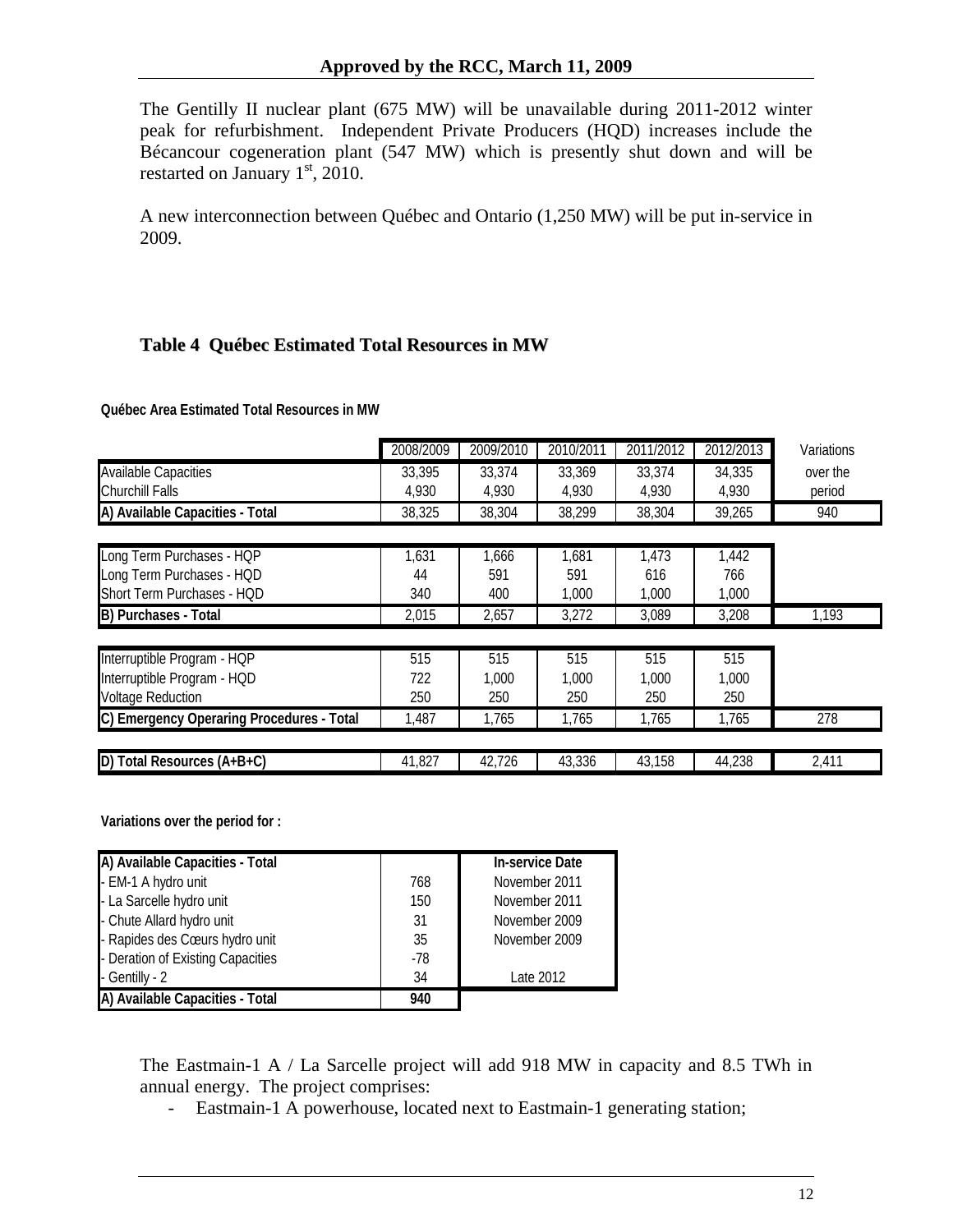- La Sarcelle powerhouse, at the outlet of Opinaca reservoir (built in the 1970s as part of the La Grande complex);
- Structures built to partially divert the Rupert River.

Water from the Rupert River will be turbined at Eastmain-1 A or Eastmain-1 before flowing naturally on to the La Sarcelle powerhouse and the three generating stations in the lower La Grande complex.

These figures do not include the wind power capacities. In 2009-2010, the wind power installed capacity is estimated at 1,047 MW. The forecasted wind power installed capacity is approximately 2,700 MW for 2012-2013.

**Québec - Wind Generation Forecast Installed Capacity in MW**

| 2008/2009 | 2009/2010 | 2010/2011 | 2011/2012 | 2012/2013 |
|-----------|-----------|-----------|-----------|-----------|
| につつ       | 047       |           | .891      | .686      |

Wind power capacity credit evaluations are presently performed. Results are expected by the end of next year. In this Review, wind power is completely derated.

On November 3rd, 2008, there was a fire in a cable shaft at the Churchill Falls hydro plant. Two generating units were impacted by the fire (500 MW each). Based on the latest technical evaluation, a unit is supposed to be back on line February  $1<sup>st</sup>$ , 2009 and the other unit March, 15th, 2009. Because the gap between planned and required reserves for the next winter period (see Table 7) is more than 1,100 MW, the loss of 1,000 MW at Churchill Falls unit leaves Québec Area within the NPCC resource adequacy criterion.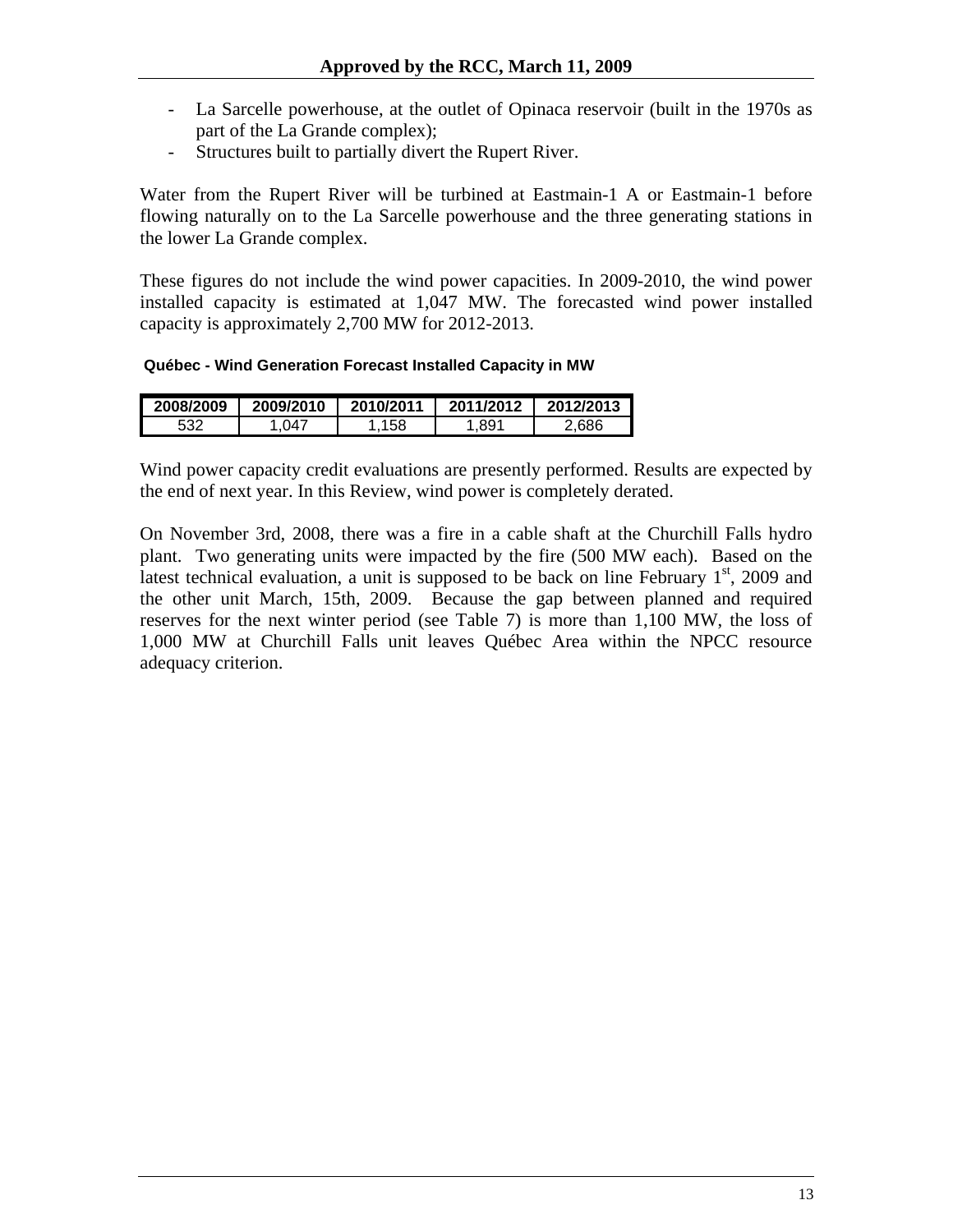| Year                       | Comprehensive 2005 | <b>Comprehensive 2008</b> | <b>Difference</b> |
|----------------------------|--------------------|---------------------------|-------------------|
| 2005/06                    | 40,658             |                           |                   |
| 2006/07                    | 41,987             |                           |                   |
| 2007/08                    | 42,334             |                           |                   |
| 2008/09                    | 42,825             | 41,827                    | -998              |
| 2009/10                    | 42,981             | 42,726                    | $-255$            |
| 2010/11                    |                    | 43,336                    |                   |
| 2011/12                    |                    | 43,158                    |                   |
| 2012/13                    |                    | 44,238                    |                   |
| Average annual growth rate | 1.40%              | 1.41%                     |                   |

# <span id="page-14-0"></span>**Table 5 Comparison of Estimated Total Resources 3**

**3** Resources include purchases and interruptible power shaving.

Mercier and Eastmain-1 hydro generating stations have been committed as forecasted in the previous review (November 2006). The Péribonka generating unit has been fully put in-service (408 MW) in May 2008. The TransCanada Energy (Bécancour) natural gas unit has also been put in service as planned in the previous 2005 Comprehensive Review, but because of lower forecasted energy needs, this unit has been mothballed for calendar years 2008 and 2009.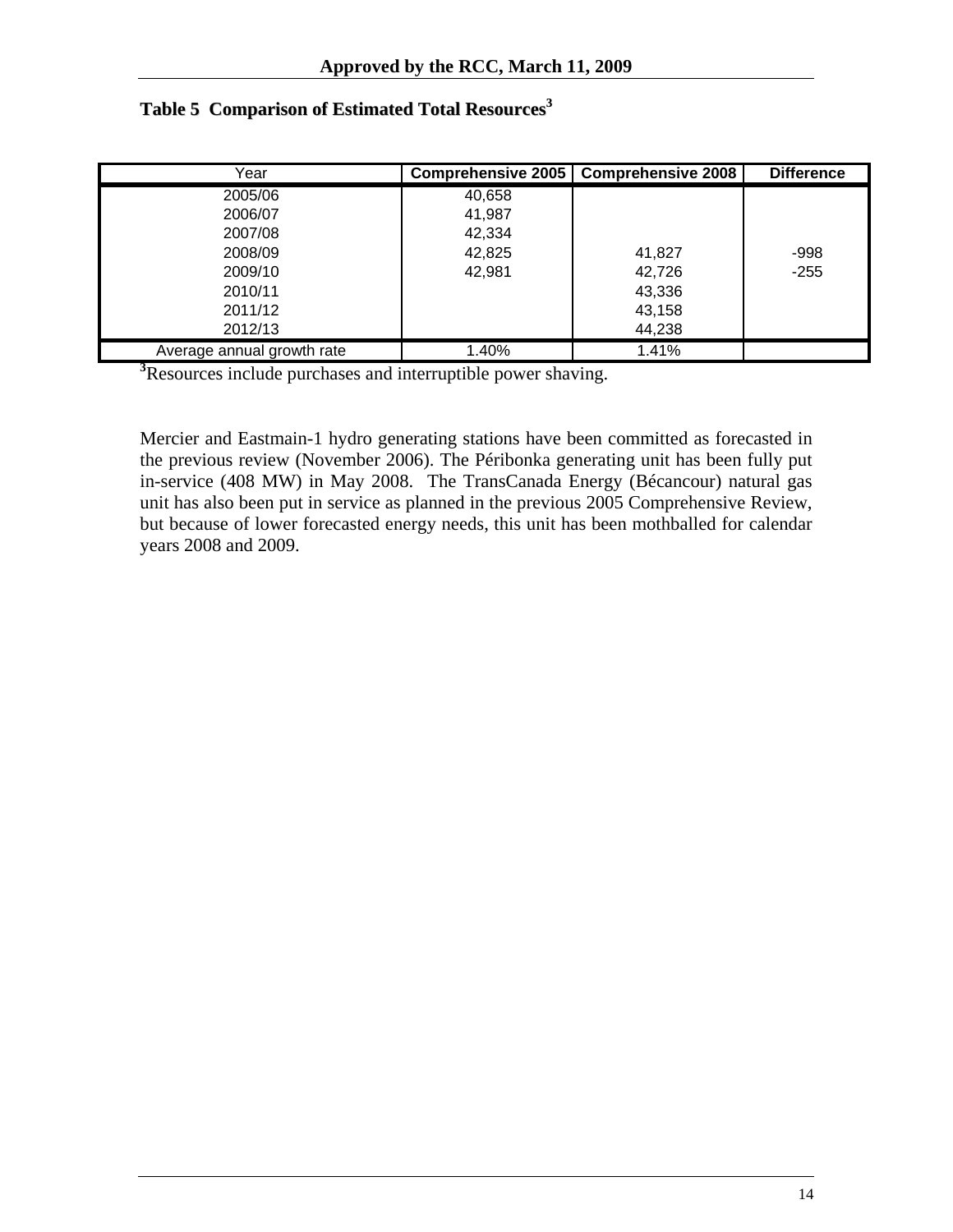## <span id="page-15-0"></span>**4. RESOURCE ADEQUACY CRITERION**

#### **4.1 Statement of Québec Resource Adequacy Criterion**

Québec Area reliability criterion complies with the NPCC Resource Adequacy Criterion, which is stated as followed:

"Each Area's probability (or risk) of disconnecting any firm load due to resource deficiencies shall be, on average, not more than once in ten years. Compliance with this criterion shall be evaluated probabilistically, such that the loss of load expectation (LOLE) of disconnecting firm load due to resource deficiencies shall be, on average, no more than 0.1 day per year. This evaluation shall make due allowance for demand uncertainty, scheduled outages and deratings, forced outages rates and deratings, assistance over interconnections with neighboring Areas and Regions, transmission transfer capabilities, and capacity and/or load relief from available procedures. "

#### **4.2 Application of Québec Resource Adequacy Criterion**

To assess its resource adequacy, the Québec Control Area uses a Loss of Load Expectation criterion (LOLE) of 0.1 day per year. An hourly load system is represented in the simulation model.

Due to the shape of the Québec load curve, most of the expected deficiencies happen during January, where the annual peak load is expected to occur.

Emergency operating procedures are listed in Table 6 and are described below, according to their order of priority.

Interruptible load over the considered period is 1,515 MW.

The 30 minutes reserve (500 MW) is reduced to zero.

A voltage reduction procedure has been instated and used as an emergency operating procedure. Tests have been done during the last two winters to confirm the potential of 250 MW in reduction capability.

The 10 minutes reserve (1,000 MW) is reduced to 250 MW, the minimum of spinning reserve required to ensure safe operation of the system. Then, load shedding will be implemented to prevent the spinning reserve from dropping below 250 MW.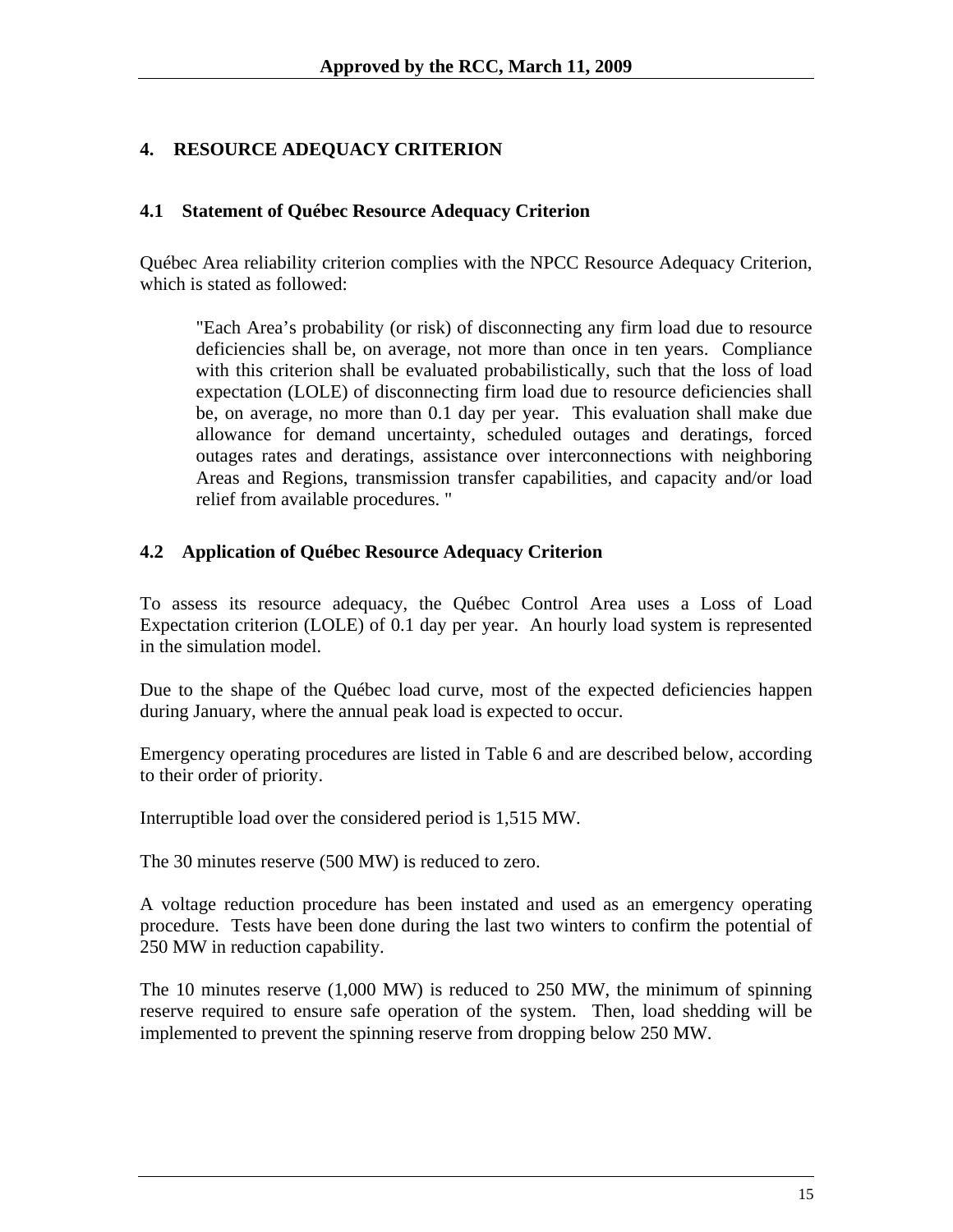#### <span id="page-16-0"></span>**Table 6 Emergency Operating Procedures**

| <b>Step</b> | <b>Procedure</b>                  | <b>Effect</b>                       | <b>MW</b> |
|-------------|-----------------------------------|-------------------------------------|-----------|
|             | Interruptible Load <sup>(1)</sup> | Load Relief                         | 1.515     |
|             | 30-minute reserve to zero         | Allow operating reserve to decrease | 500       |
|             | <b>Voltage Reduction</b>          | Load Relief                         | 250       |
|             | 10-minute reserve to zero $(2)$   | Allow operating reserve to decrease | 750       |

 $(1)$ : for 2008/09, 1,237 MW derated to 975 MW. For the rest of the period, 1,515 MW derated to 1,210 MW.

 $(2)$ : the 10-minute reserve is 1,000 MW, but 250 MW of spinning reserve must be available at all time.

#### **4.3 Statement of Required Reserve**

The reliability criterion application in Québec doesn't refer to a required reserve margin. Application of resource adequacy criterion results from a complete Loss of Load Expectation (LOLE) evaluation done year by year for the power system which meets both the energy and capacity criteria. The resource capacity adequacy may vary from year to year depending on the system characteristics such as:

- Load forecast, load forecast uncertainty and time frame;
- Type, size and commitment dates of new resources;
- Existing and future generating unit availability (scheduled maintenance and outages rates).

As depicted in Table 7, Section 5.1, total resource requirements are expressed as a percentage of the annual peak load for the years 2008-2009 through 2012-2013.

The resource requirements are 9.7 to 11.7 % higher than the annual peak load and are mostly supplied by available and committed generation and firm purchases. It shows that planned resources are more than adequate to abide by Québec Area Resource Adequacy criterion.

#### **4.4 Comparison of Québec and NPCC Resource Adequacy Criteria**

Québec Area Resource Adequacy criterion is the same as the NPCC Resource Adequacy Criterion, as stated in NPCC Document A-2 "Basic Criteria for Design and Operation of Interconnected Power Systems".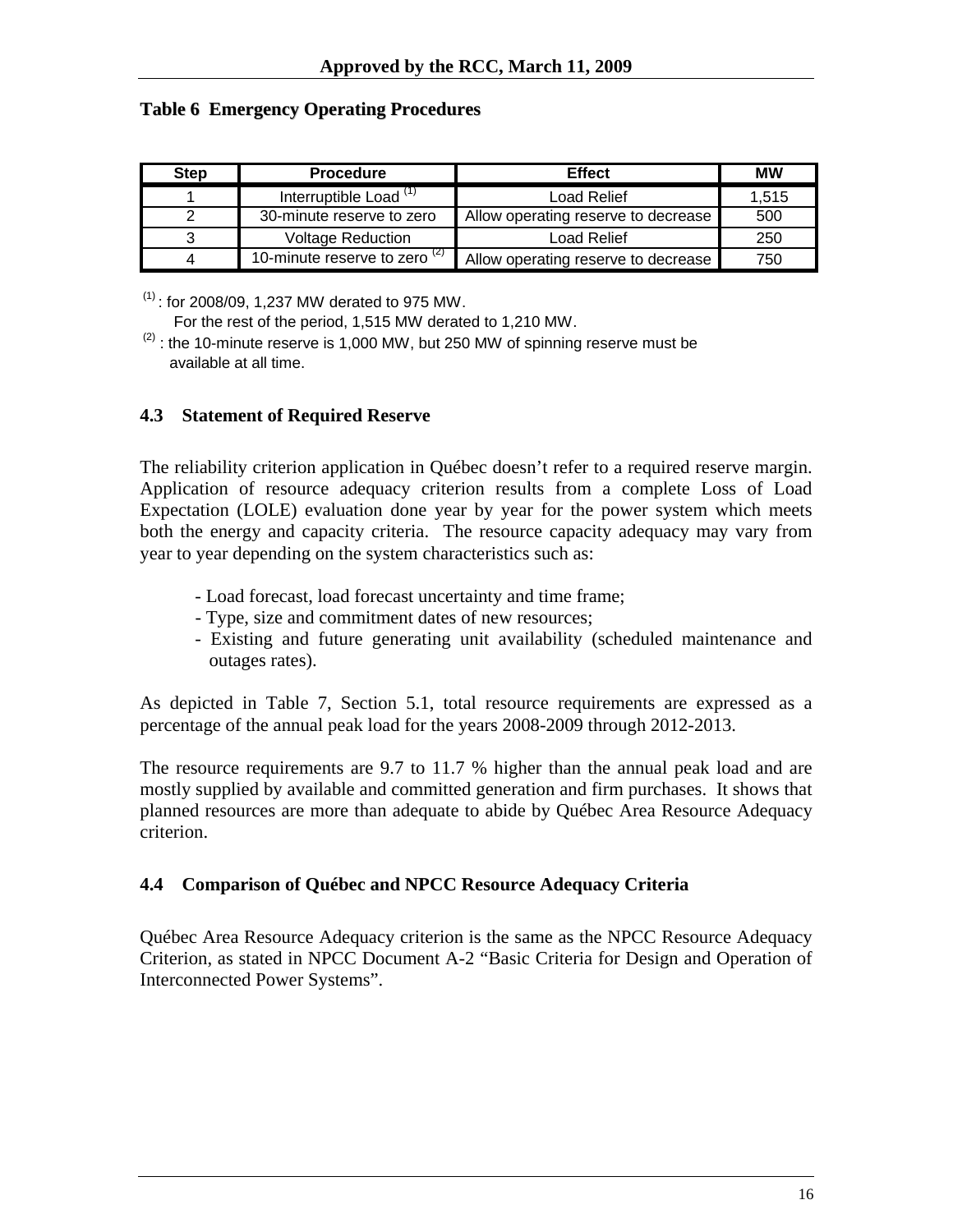#### <span id="page-17-0"></span>**4.5 Recent Reliability Studies**

Resource requirements are evaluated each year, pertaining to the normal yearly planning process to integrate the latest information such as demand forecast, available capacity, firm purchases and sales contracts.

Hydro-Québec Distribution has the obligation to demonstrate its resource adequacy to the Québec Energy Board in November of each year.

The Québec Control Area fully participates in the different NPCC Working Groups that regularly conduct reliability studies in which the Québec system is modelled. These studies show that the Québec Area complies with the NPCC Resource Adequacy Criterion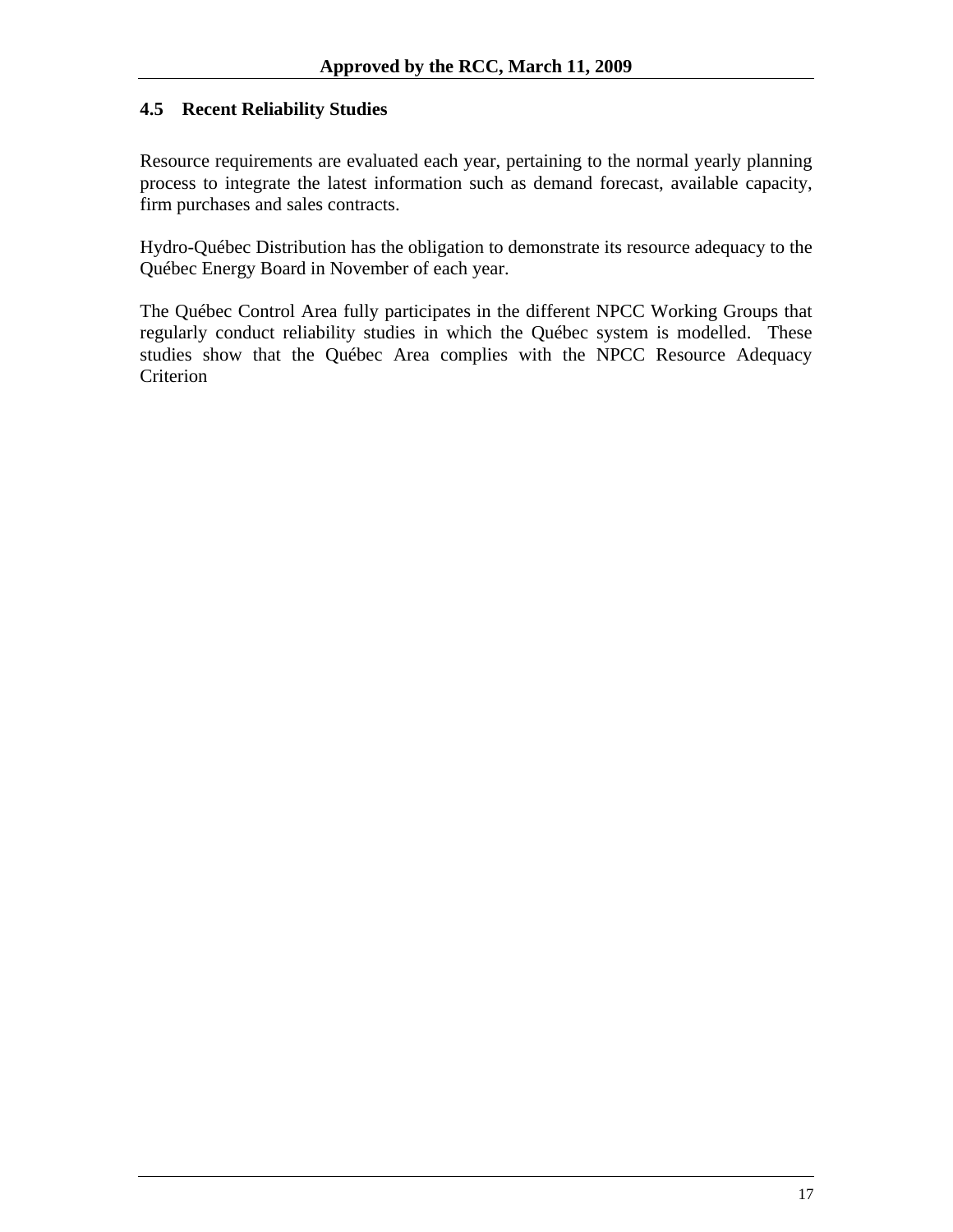## <span id="page-18-0"></span>**5 RESOURCE ADEQUACY ASSESMENT**

#### **5.1 Planned and Required Resources for the Base Case Load Forecast**

Based on the 2008 load forecast, Table 7 indicates the required reserve and the planned reserve values during the period under review, expressed as a percentage of the total annual peak demand which includes internal firm demand and firm sales to neighbouring Control Areas.

The planned resources include installed capacity, firm purchases, voltage reduction and interruptible power programs. Planned reserves are higher than required reserves throughout the reference period.

The Required Reserve margin over the annual peak load is 9.7% in 2008/09 and 11.7% for 2012/13. Required reserve margins are a bit higher than in the 2005 Québec Comprehensive Review. Internal transfer capabilities are not a constraining factor. Transmission planning is in full conformance with NPCC criteria as shown in the NPCC Comprehensive Review of the Québec Transmission System for 2012, approved by the RCC in May, 2008. The maintenance programs are adapted to various system conditions without repercussions on its reliability.

|  | Table 7 Planned and Required Reserves (Base Case) |  |  |
|--|---------------------------------------------------|--|--|
|  |                                                   |  |  |

|           | Planned   | Annual    | Planned   |       |             |           | Required |
|-----------|-----------|-----------|-----------|-------|-------------|-----------|----------|
|           | Resources | Peak Load | Reserves  |       | <b>LOLE</b> |           | Reserves |
|           | <b>MW</b> | MW        | <b>MW</b> | %     | (Day/year)  | <b>MW</b> | %        |
| 2008/2009 | 41,827    | 37,099    | 4,728     | 12.7% | 0.033       | 3,608     | $9.7\%$  |
| 2009/2010 | 42,726    | 37,620    | 5,106     | 13.6% | 0.038       | 3,902     | 10.4%    |
| 2010/2011 | 43,336    | 38,130    | 5,206     | 13.7% | 0.051       | 4,106     | 10.8%    |
| 2011/2012 | 43,158    | 38,527    | 4,631     | 12.0% | 0.088       | 4.381     | 11.4%    |
| 2012/2013 | 44,238    | 39,375    | 4,863     | 12.4% | 0.080       | 4,588     | 11.7%    |

Planned and committed resources include existing hydro and thermal plants, scheduled improvements to existing capacity and also committed generating facility additions. Firm purchases include purchases from Alcan (a private electric producer in Québec), Churchill Falls Corporation Limited (CFLCo), New Brunswick Power, Québec's independent power producers and short term purchases. Interruptible load programs are also included as resources.

The planned resources provide reliable and continuous electricity service over the currently forecasted levels of load through the end of 2013.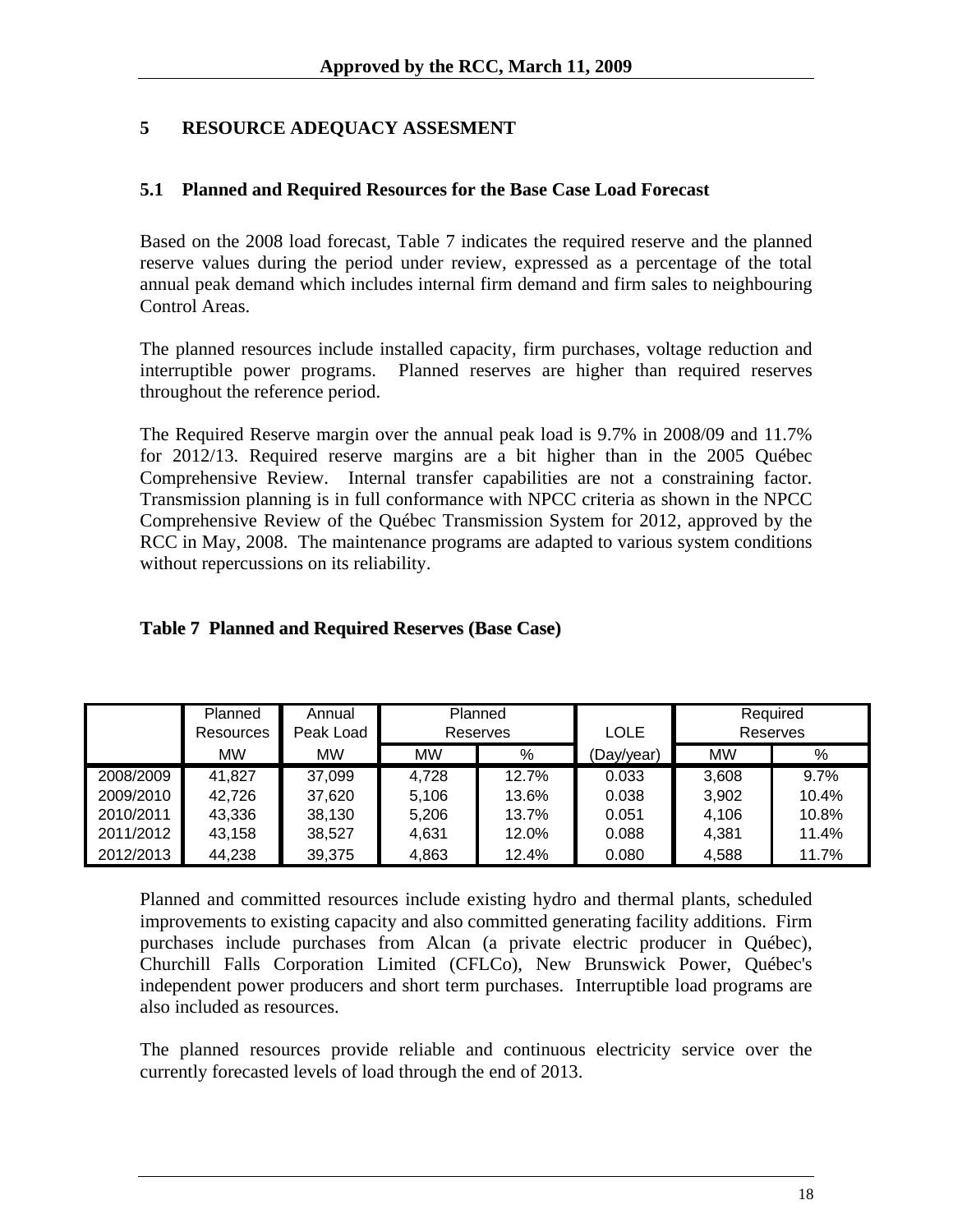# <span id="page-19-0"></span>**5.2 Planned and Required Reserves (High Load Case)**

For the 2008/09 planning year, the high load scenario is 543 MW higher than the base case load forecast and the difference reaches more than 2,000 MW for the 2012/13 planning year.

For planning years 2011/2012 and 2012/2013, a significant part of the gap between both forecasts is due to large industrial projects which require special approval for normal tariff application. The rest of the difference is driven by population growth, internal consumption, general economic activity, exports and the price of fossil fuels.

The load forecast uncertainty, in the high load case, is limited to weather uncertainty only.

| <b>Planning Year</b>       | <b>High Load</b><br><b>Forecast</b> | <b>Base Load</b><br><b>Forecast</b> | <b>Difference</b> |
|----------------------------|-------------------------------------|-------------------------------------|-------------------|
| 2008/09                    | 37.642                              | 37,099                              | 543               |
| 2009/10                    | 38,614                              | 37.624                              | 990               |
| 2010/11                    | 39,562                              | 38,134                              | 1,428             |
| 2011/12                    | 40.281                              | 38,531                              | 1,750             |
| 2012/13                    | 41.404                              | 39,379                              | 2,025             |
| <b>Average Growth Rate</b> | 2.41%                               | 1.50%                               |                   |

## **Table 8 Québec Annual Peak Load Forecasts under Base and High Scenarios 5**

5 Annual peak load forecast includes firm exports but does not take into account interruptible load shedding.

|                                                      | 2008/2009         | 2009/2010  | 2010/2011  | 2011/2012  | 2012/2013  |
|------------------------------------------------------|-------------------|------------|------------|------------|------------|
| A) Peak Load Forecast of HQD<br>(High Case Scenario) | 36,583            | 37,775     | 38,723     | 39,442     | 40,626     |
| - New England<br>- Ontario<br>- New Brunswick        | 329<br>154<br>220 | 329<br>154 | 329<br>154 | 329<br>154 | 268<br>154 |
| B) External Sales <sup>(2)</sup>                     | 703               | 483        | 483        | 483        | 422        |
| C) Deliveries in Québec by HQP                       | 356               | 356        | 356        | 356        | 356        |
| D) Annual Peak Load Forecast (A+B+C)                 | 37,642            | 38,614     | 39,562     | 40.281     | 41.404     |

**Québec Area - Annual Peak Load Forecast - High Case Scenario - in MW(1)**

 $(1)$  : Interruptible power programs are not taken into account;

 $(2)$ : Exportation Sales include losses.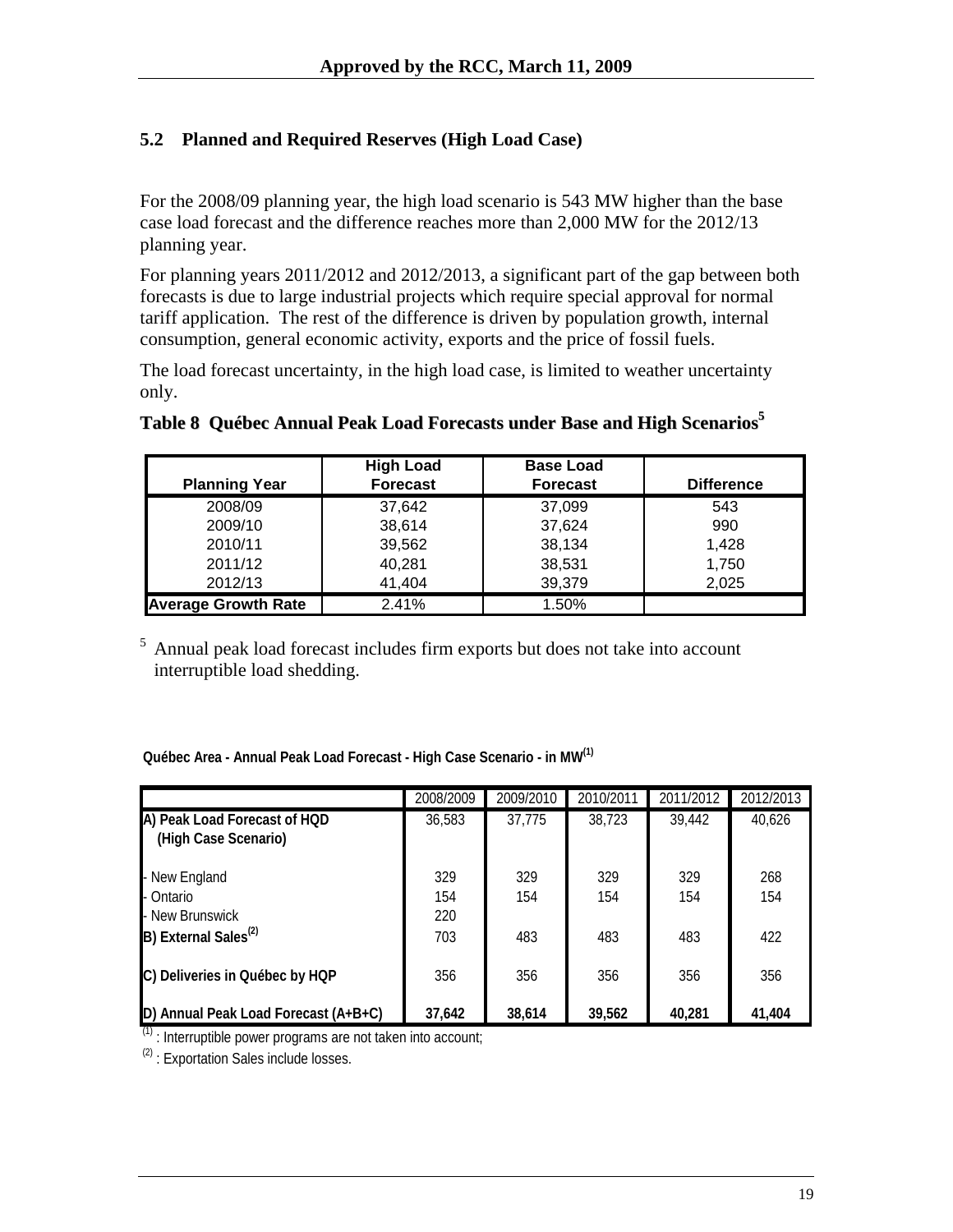<span id="page-20-0"></span>

| Table 9 Planned Resources, Annual Peak Loads, Planned Reserves and LOLE |  |  |  |  |
|-------------------------------------------------------------------------|--|--|--|--|
| (High Case)                                                             |  |  |  |  |

|                 | <b>Planned</b>   | Annual    |       | <b>Planned</b>  |       | <b>Required</b> |             |
|-----------------|------------------|-----------|-------|-----------------|-------|-----------------|-------------|
| <b>Planning</b> | <b>Resources</b> | Peak Load |       | <b>Reserves</b> |       | <b>Reserves</b> | <b>LOLE</b> |
| Year            | МW               | МW        | МW    | %               | МW    | %               | (Day/year)  |
| 2008/2009       | 41.827           | 37,622    | 4,205 | 11.2%           | 3,590 | 9.5%            | 0.058       |
| 2009/2010       | 42,726           | 38,613    | 4.113 | 10.7%           | 3.675 | 9.5%            | 0.080       |
| 2010/2011       | 43,336           | 39.561    | 3,775 | 9.5%            | 3.775 | 9.5%            | 0.121       |
| 2011/2012       | 43,158           | 40,280    | 2,878 | 7.1%            | 3.777 | 9.4%            | 0.257       |
| 2012/2013       | 44,238           | 41,404    | 2,834 | 6.8%            | 4.034 | 9.7%            | 0.286       |

As can be seen in Table 9, during the first two planning years, resources are sufficient to cope with a high load forecast scenario while respecting the NPCC reliability criterion.

For the year 2010-2011, an additional purchase of 700 MW in December 2010 is sufficient to cope with the reliability criterion.

For the last two planning years of this Comprehensive Review, some additional purchases (between 750 and 1,250 MW per month) are required for the months of December, January, February and March.

**Required Additionnal Purchases for the High Load Forecast Scenario in MW**

|                  |                  | 2010-2011        |                   |                  | 2011-2012        |                   |                  | 2012-2013        |                   |
|------------------|------------------|------------------|-------------------|------------------|------------------|-------------------|------------------|------------------|-------------------|
|                  | <b>Base Case</b> | <b>High Case</b> | <b>Difference</b> | <b>Base Case</b> | <b>High Case</b> | <b>Difference</b> | <b>Base Case</b> | <b>High Case</b> | <b>Difference</b> |
| <b>December</b>  |                  | 700              | 700               | 650              | .500             | 850               | 000.1            | .750             | 750               |
| <b>IJanuarv</b>  | .000             | 1.000            |                   | .000             | .900             | 900               | 1.000            | 2.200            | 1.200             |
| <b>IFebruary</b> | .000             | 1.000            |                   | .000             | .900             | 900               | 1.000            | 2.200            | 1.200             |
| <b>March</b>     |                  |                  |                   |                  | .250             | 1.250             |                  | .250             | .250              |

#### **5.3 Contingency Plans**

For the next two winter periods, the total planned resources will be sufficient to meet both base and high case load assumptions.

In the coming months, Hydro-Québec Distribution is planning for a capacity long term call for tender to be in service in the winter 2012/13. Should the high case scenario load forecast materialise, the quantity of the call for tender will be revised.

Table 10 shows Québec's typical import capability at peak time from neighboring Areas. These numbers do not account for transmission unavailability.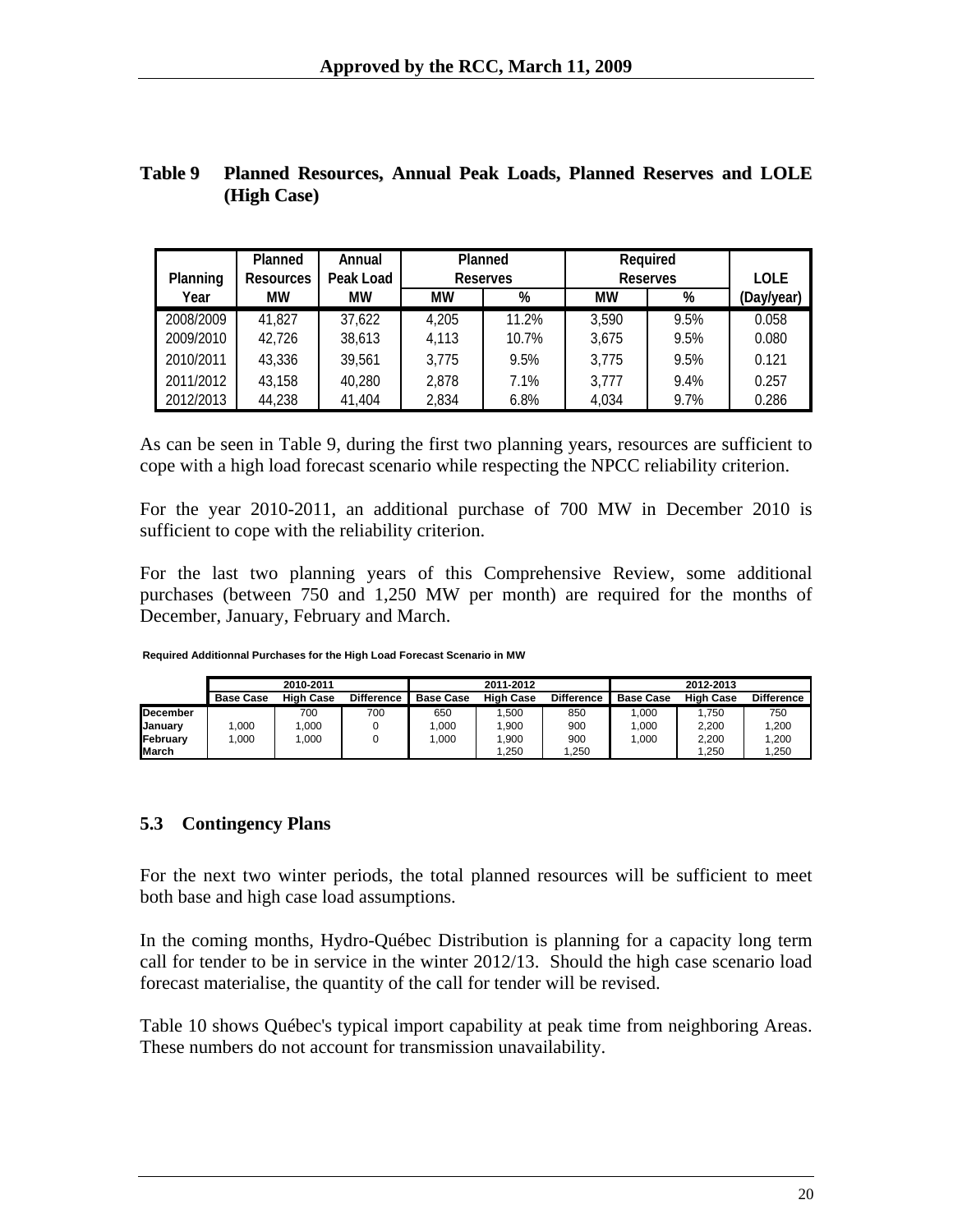<span id="page-21-0"></span>TransÉnergie and Hydro One Network are building a new interconnection (1,250 MW) between Québec and Ontario, the in-service date will be spring 2009.

#### **Table 10 Maximum Import Capability at Peak (MW) - 2008/2009**

| Neighboring Area Synchronous |       | <b>HVDC</b> | Radial | Total |
|------------------------------|-------|-------------|--------|-------|
| $CF(L)Co*$                   | 5,200 |             |        | 5,200 |
| Ontario                      |       |             | 702    | 702   |
| New-Brunswick                |       | 785         |        | 785   |
| New York**                   |       | 1,100       |        | 1,100 |
| New England                  |       |             |        |       |
| <b>Total</b>                 | 5,200 | 1,885       | 702    | 7.787 |

\* : CF(L)Co : Churchill Falls (Labrador Corporation Limited.

\*\* : 100 MW through the VFT at Langlois substation.

#### **Maximum Import Capability at Peak (MW) - 2012/2013**

| <b>Neighboring Area   Synchronous</b> |       | <b>HVDC</b> | Radial | Total |
|---------------------------------------|-------|-------------|--------|-------|
| $CF(L)Co*$                            | 5,200 |             |        | 5,200 |
| Ontario                               |       | 1,250       | 702    | 1,952 |
| New-Brunswick                         |       | 785         |        | 785   |
| New York**                            |       | 1,100       |        | 1,100 |
| <b>New England</b>                    |       |             |        |       |
| <b>Total</b>                          | 5,200 | 3,135       | 702    | 9,037 |

\* : CF(L)Co : Churchill Falls (Labrador Corporation Limited.

\*\* : 100 MW through the VFT at Langlois substation.

## **6 PROPOSED RESOURCE CAPACITY MIX**

#### **6.1 Planned Resource Capacity Mix**

Québec Area is mainly an impoundment hydroelectric generation. The breakdown by type is shown in Figure 3 for the 2009-2010 winter period. Hydropower represents 94 % and thermal generation 6 %.

Hydropower relies on adequate water inflows to reliably meet the annual energy consumption.

The Québec Area will have 3,216 MW of wind power installed capacity in 2012-2013 winter period. The contribution of wind power capacity is currently not included in this review. Hydro-Québec is analysing wind power contribution during peak and off peak periods and evaluating its capacity and energy contributions. Wind technology is planned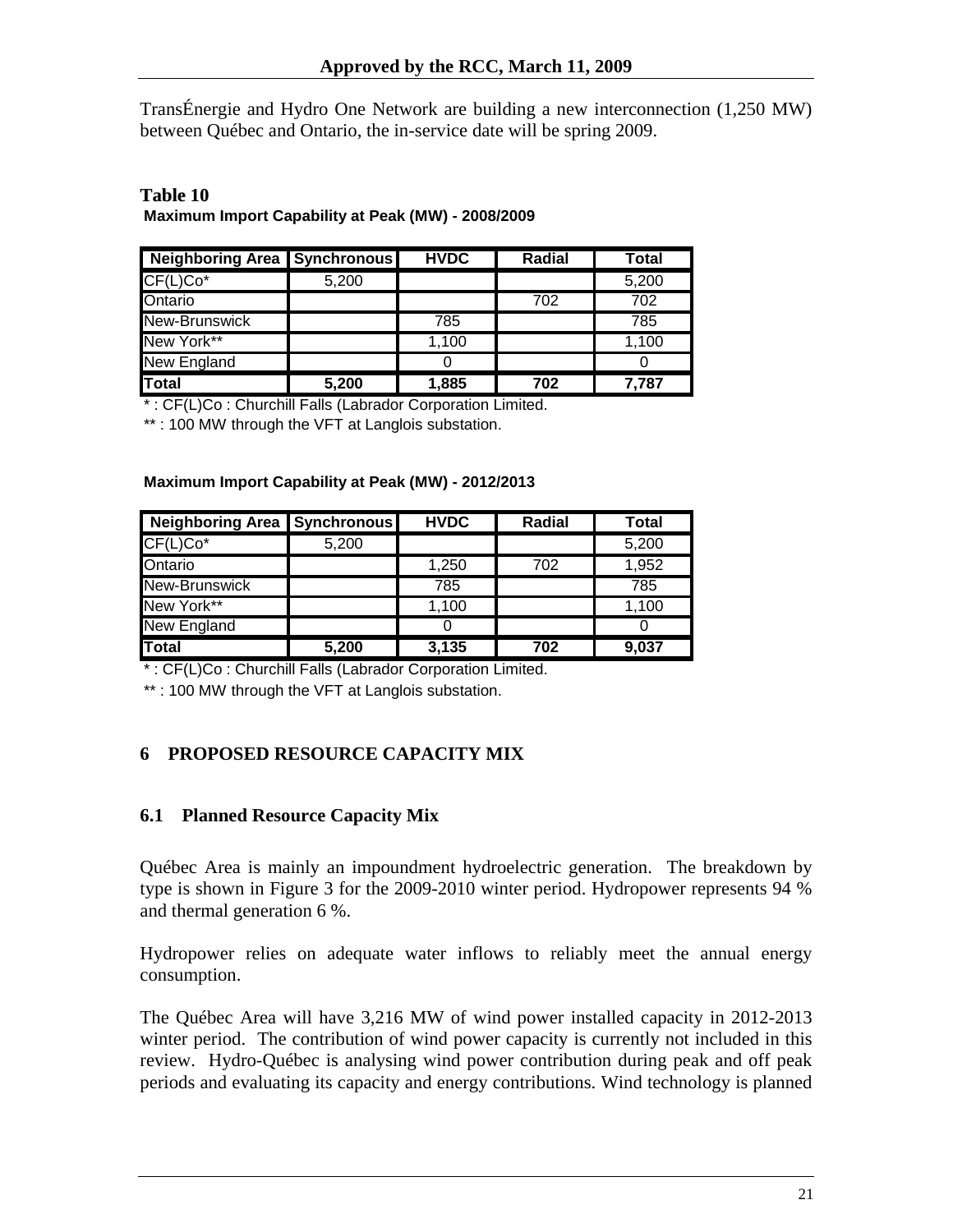<span id="page-22-0"></span>to be operational over different Québec winter peak conditions that can be severe (wind, temperature and duration).

## **6.2 Reliability Impact of Resource Capacity Mix**

Hydro-Québec's energy requirements are mostly met by hydro generating stations, which are located on different river systems scattered over a large territory. The major plants are backed by multi-year reservoirs (water reserves lasting more than one year). Québec's system can rely on those multi-year reservoirs and on some other non-hydraulic sources, including fossil generation, allowing it to cope with inflow variations.

Hydro-Québec Production's hydro generating units can be classified into three categories: run-of-river units, annual reservoir and multi-annual reservoir hydro generating units. Each category copes with low water inflows in a different way:

- Run-of-river units: these units have hydraulics restrictions relatively constant from year to year;
- Annual reservoir hydro units: during a year with normal water inflows, these reservoirs are almost full at the beginning of the winter. If annual water inflows are low, hydraulic restrictions increase;
- Multi-annual reservoir hydro units: the target level for multi-annual reservoirs is approximately 50 to 60 % full in order to compensate or store inflows during periods of below or above normal water inflows. Hydraulic restrictions increase during a period of low inflows.

After a long drought having a 2% probability of occurrence, Québec's generating system would have additional hydraulic restrictions in the order of 500 MW above the restrictions under normal conditions. Stream flows, levels of storage and snow cover on the ground are constantly tagged alone allowing Hydro-Québec Production to have a margin to cope with drought periods.

To assess its energy reliability, Hydro-Québec developed an energy criterion that states that sufficient resources should be available to run through sequences of 2 or 4 years of low inflows having a 2% probability of occurrence. Hydro-Québec must demonstrate three times a year to the Québec Energy Board its ability to meet this criterion.

To smooth out the effects of a low inflow cycle, different means are identified:

- reduction of the energy stock to a minimum of 10 TWh in May;
- external energy sales reductions;
- production of thermal generating units during an extended period of time;
- purchases from neighboring Areas.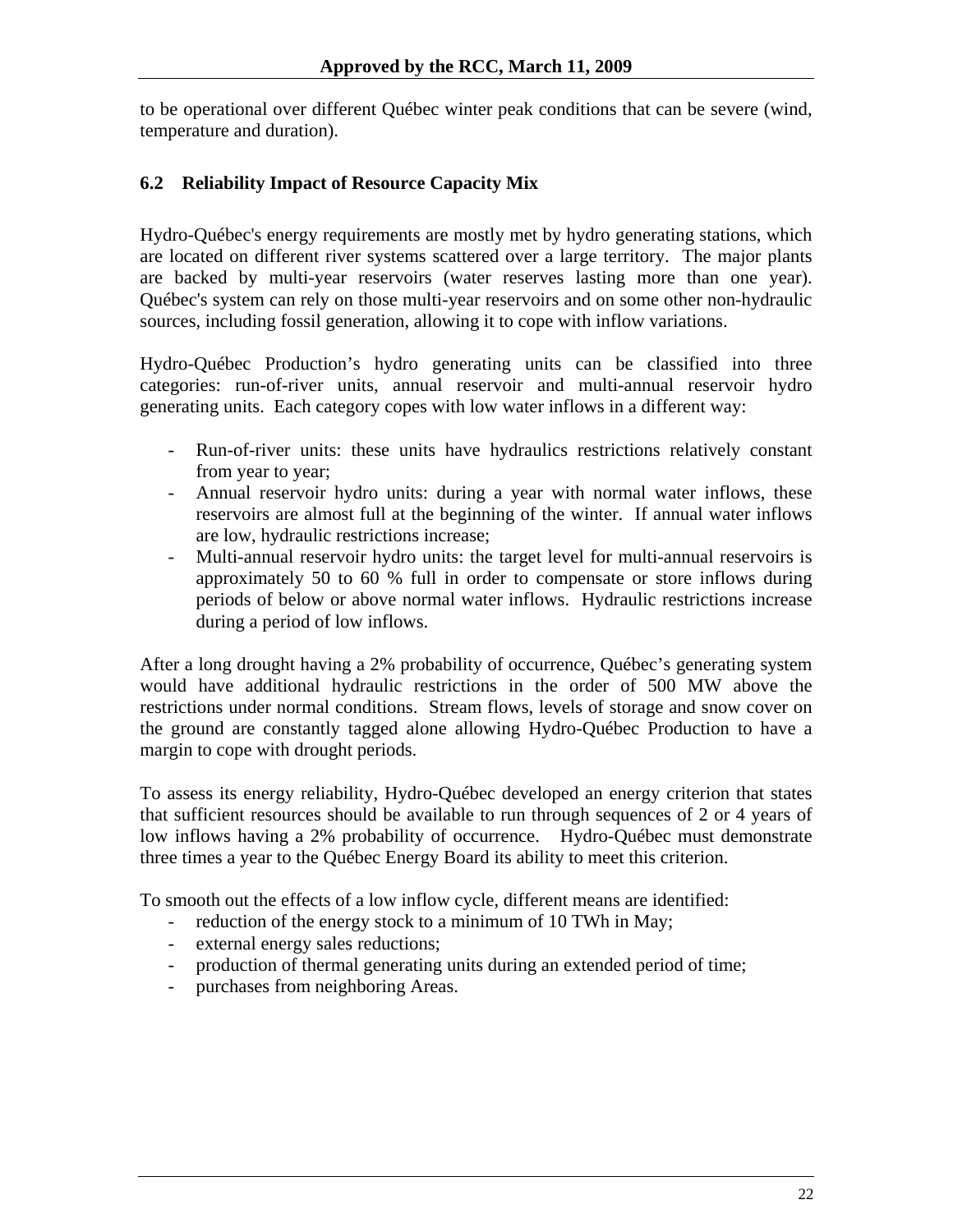<span id="page-23-0"></span>

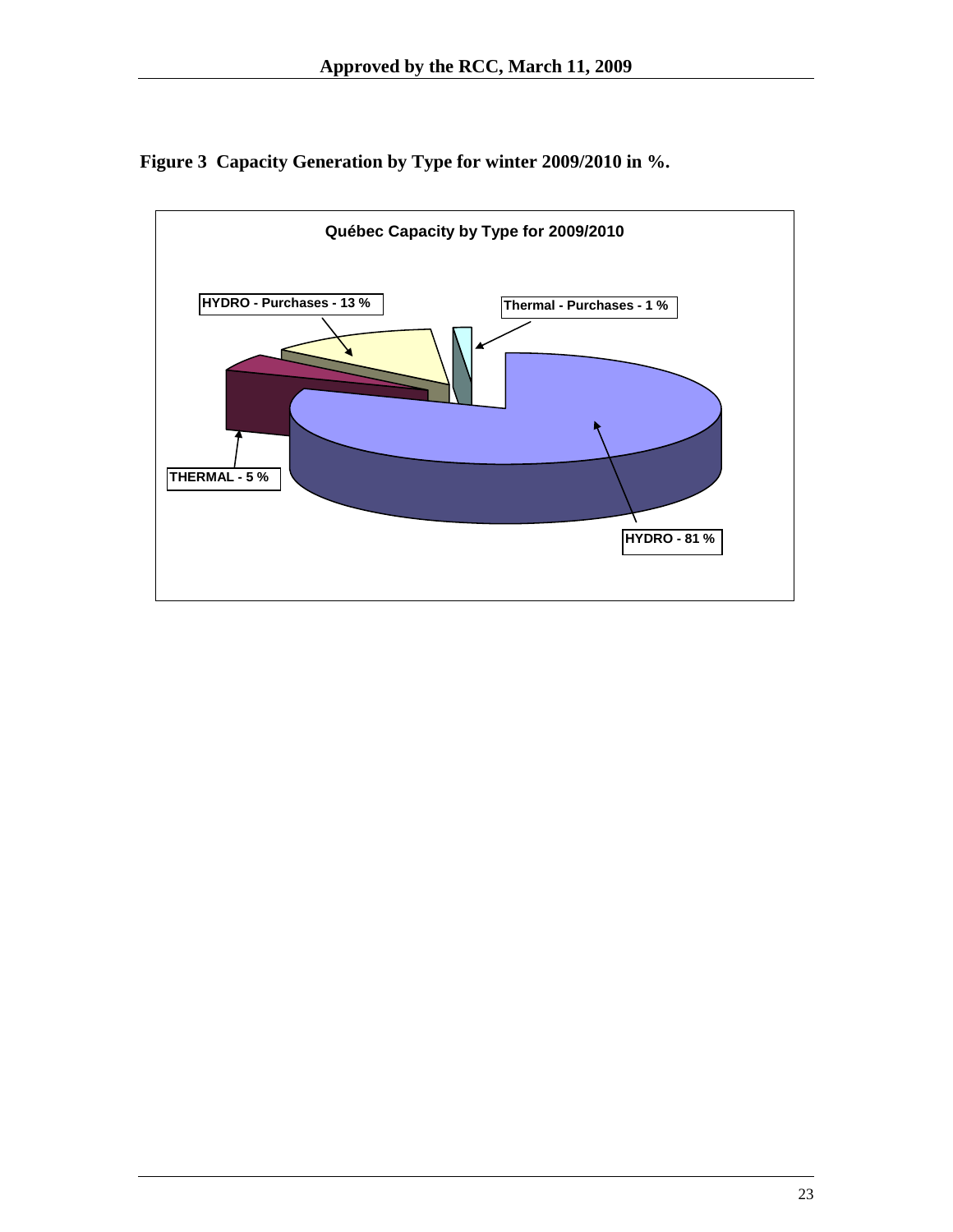**Appendix A**

<span id="page-24-0"></span>**Description of Resource Reliability Model**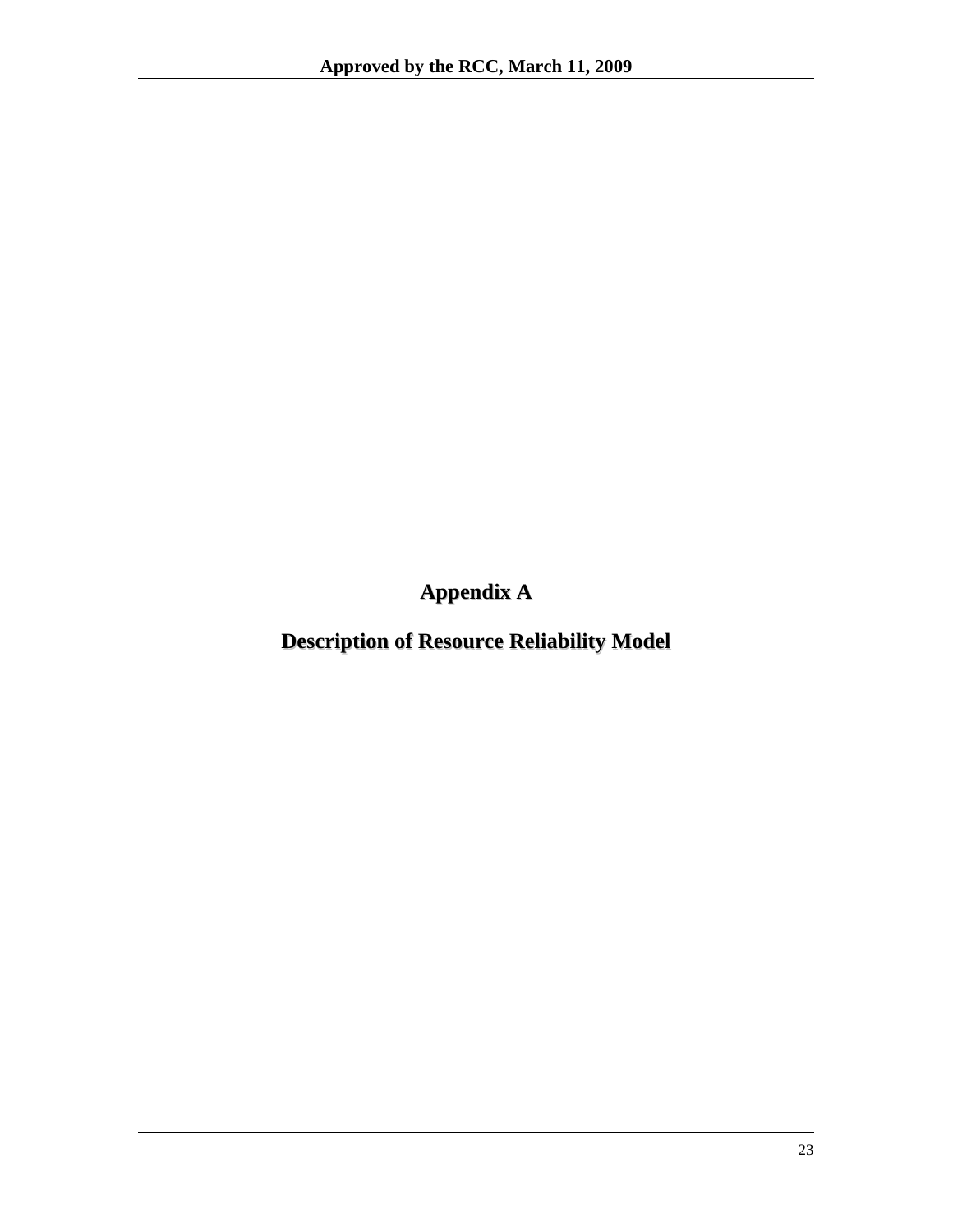## **A. Description of Resource Reliability Model**

## **A.1.1 Load Model**

#### *A.1.1.1 Description of Load Model*

GE MARS software uses a sequential Monte Carlo simulation to compute the reliability of a system comprised of a number of interconnected sub areas containing generation and load. The MARS model simulates the year repeatedly (multiple replications) to evaluate the impacts of a wide-range of possible random combinations of generator outages and load uncertainty. MARS employs an 8,760 hour chronological zonal load model. The load forecast currently used is based on demographic, economic and energy conditions, which are most likely to materialise.

#### *A 1.1.2 Load Forecast Uncertainty*

Load forecast uncertainty was determined by analysing Québec's internal load over the 1971 to 2006 period.

#### *A 1.1.3 Loads of interconnected entities within the Area*

The loads and resources of interconnected entities within the Area that are not members of the Area were not considered.

#### *A 1.1.4 Demand Side Management*

There are two interruptible load programs in Québec. Each program has it own customers.

Hydro-Québec Production's program cannot be called twice a day and not more than 100 hours per winter period. Therefore, a derate factor (30%) is applied to model operational constraints for planning purposes.

Hydro-Québec Distribution's program totals 722 MW for winter 2008/09 and 1 000 MW for the rest of the assessment period. Because conditions for this interruptible program are more flexible, a smaller reserve ratio (15%) is applied.

The 15% ratio was recently reassessed using a sequential Monte-Carlo model (FEPMC). The model allows a simulation of interruptible load dispatching according the specific program provisions. The results were presented to the CP-8 working group and to the TFCP Task Force of the NPCC.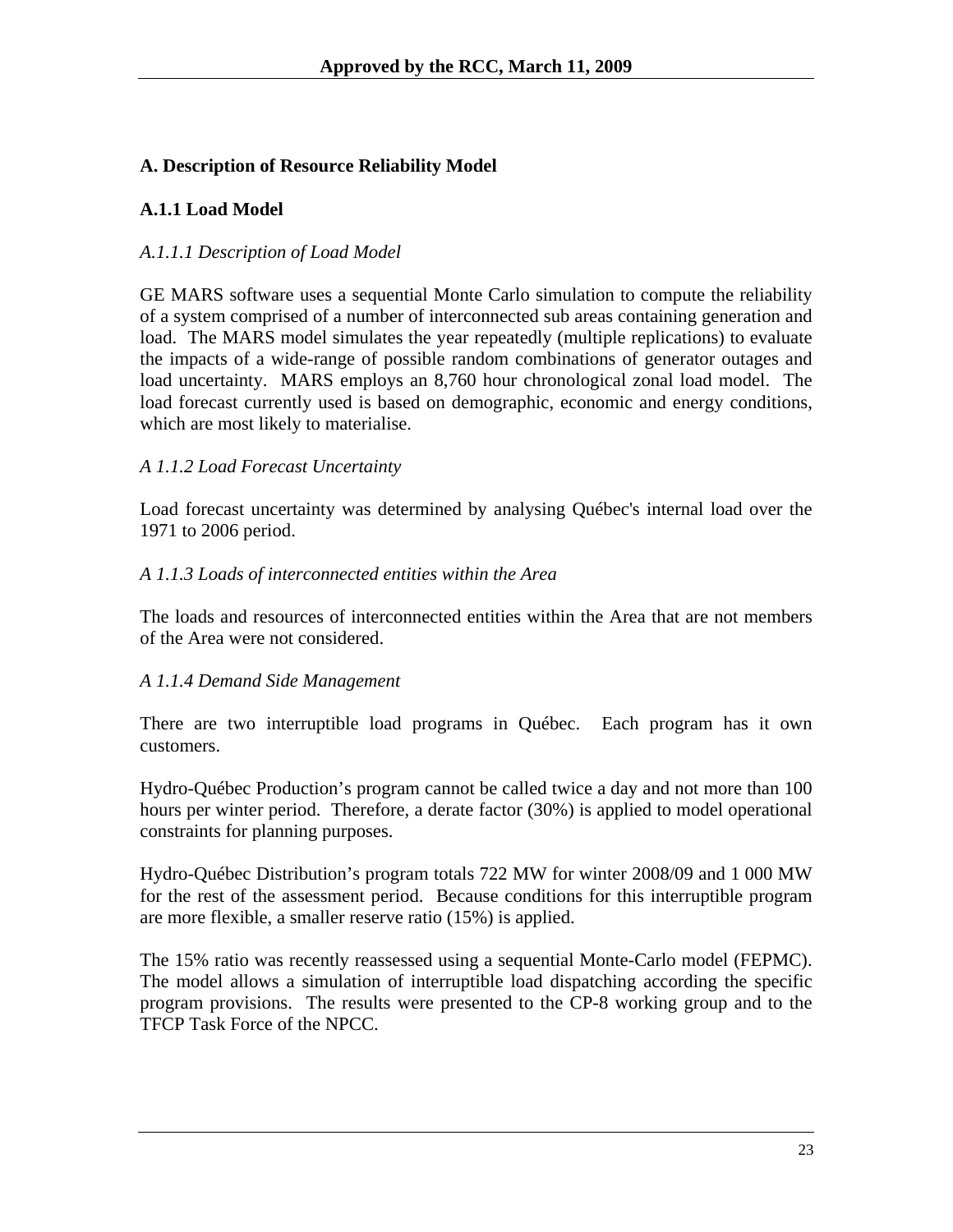## **A 1.2 Resource Unit Representation**

#### *A 1.2.1 Unit Ratings*

#### *A 1.2.1.1 Definitions*

The capacity definitions used in the reliability evaluation are as follows:

- For hydroelectric generating stations of 50 MW and above

Dependable Maximum Net Generating Capability (DMNC) is defined as the net output a unit can sustain over a specified period modified for monthly limitations and reduced by the capacity required for station service or other auxiliaries. The DMNC must be sustainable for a minimum of two consecutive hours. The proper management of the reservoirs usually makes this capacity available on a daily basis. DMNC varies monthly.

For hydroelectric generating stations less than 50 MW

These generating stations are the run-of-river plants. DMNC is based on historical generation.

- For thermal generating stations

DMNC is defined as the net output a unit can sustain over a two consecutive hour period. DMNC varies monthly subject to ambient temperature change.

#### *A 1.2.1.2 Procedure for Verifying Ratings*

The generating station ratings are based on annual maximum net output tests conducted between November and February of the following year. The procedure is in conformance with :

- NERC Reliability Standards TOP-002-00 and VAR-001-00;
- Criterion A-13, NPCC Verification of Generator Gross and Net Real Power Capability;
- Procedure C-07, NPCC Monitoring Procedures for the Guide for Rating Generating Capability.

#### *A 1.2.2 Unit Unavailability Factors*

#### *A 1.2.2.1 Unavailability Factors Represented*

Québec represents forced outage rates, planned outages, maintenances outages, and restrictions (hydraulic, electrical and mechanical) for each resource in the Resource Adequacy Assessment. To depict the states of the generating unit, an equivalent demand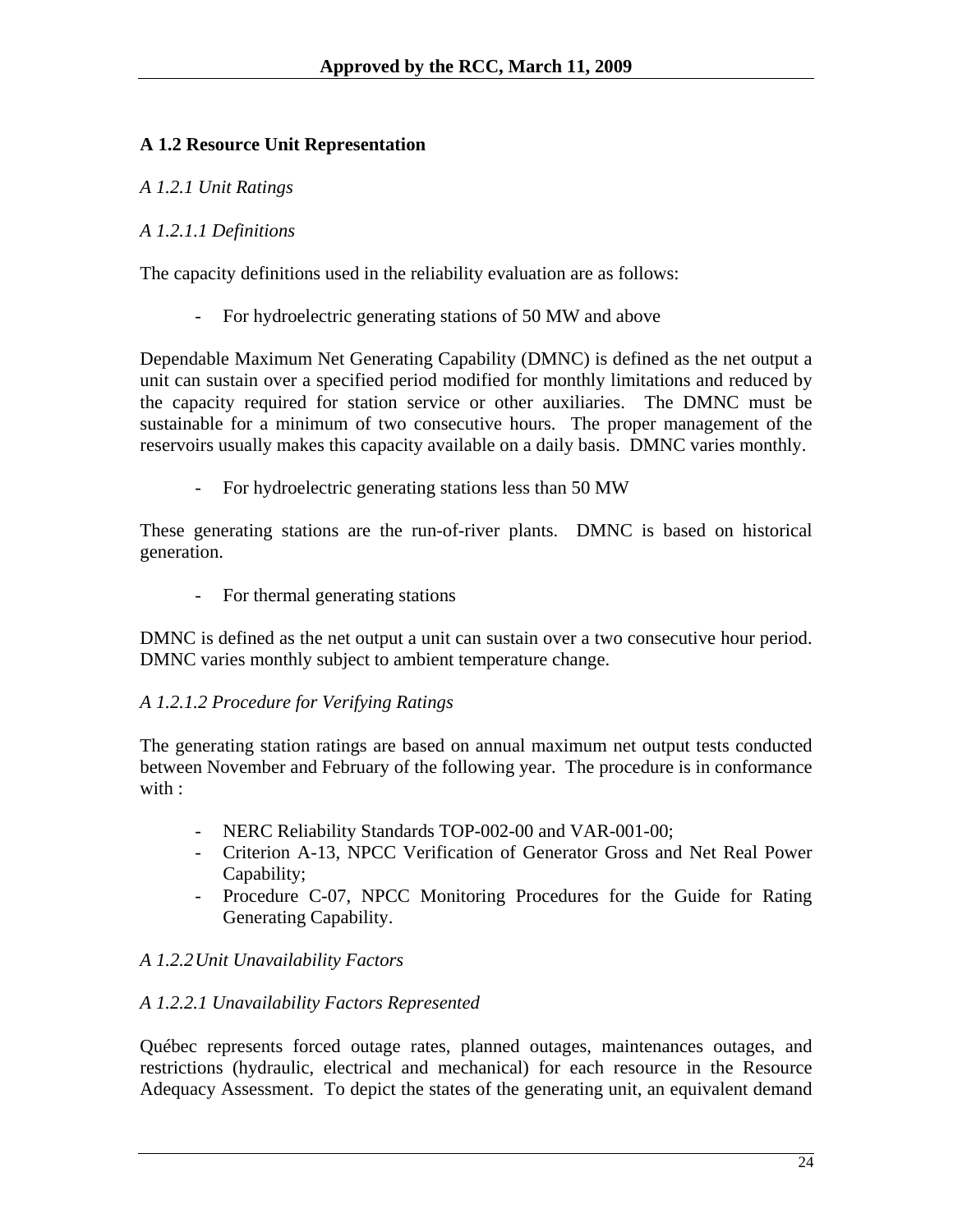forced outage rates (EFORd) is used. With the equivalent forced outage rates State Transition Rates for each unit of the generating station are determined.

#### *A 1.2.2.2 Source of Unavailability Factors*

- Forced Outage Rates

 To depict the 4 states of the generating unit, an equivalent demand forced outage rates (EFORd) is used.

For existing Capacity resource, EFORd is determining for each specific Power Plant unit from the 5 year historical performance data (2003 to 2007).

The EFORd serves as an estimate of the transition rates in the studied period.

$$
EFORd = \frac{Fr.FOH + Fp.(EFOH - FOH)}{SH + Fr.FOH}
$$
  
Where  
Fr = Full factor =  $\frac{(1/r) + (1/T)}{(1/r) + (1/T) + (1/D)}$   
Fp =  $\frac{ServiceHouse}{AvailableHouse}$   
r = Average forced outage duration  
T = Average reserve shut-down time between periods of need  
D = Average in-service time per occasion of demand  
FOH = Full Forced Outage Hours  
EFOH = Equivalent full Forced Outage Hours i.e the number of hours a unit was involved in an outage expressed as equivalent hours of full forced outage  
at its maximum net dependable capability  
SH = Service Hours

- Maintenance

A daily representation of a generator's scheduled outages is modeled for each unit, based on the 2008 schedules for planned outages.

Unit outage data is based on historical data for the years 2003-2007.

#### *A 1.2.2.3 Maturity Considerations*

Hydro units not having a complete 5-year historical data were given an outage rate equal to the historical average of hydraulic units in Québec.

a unit was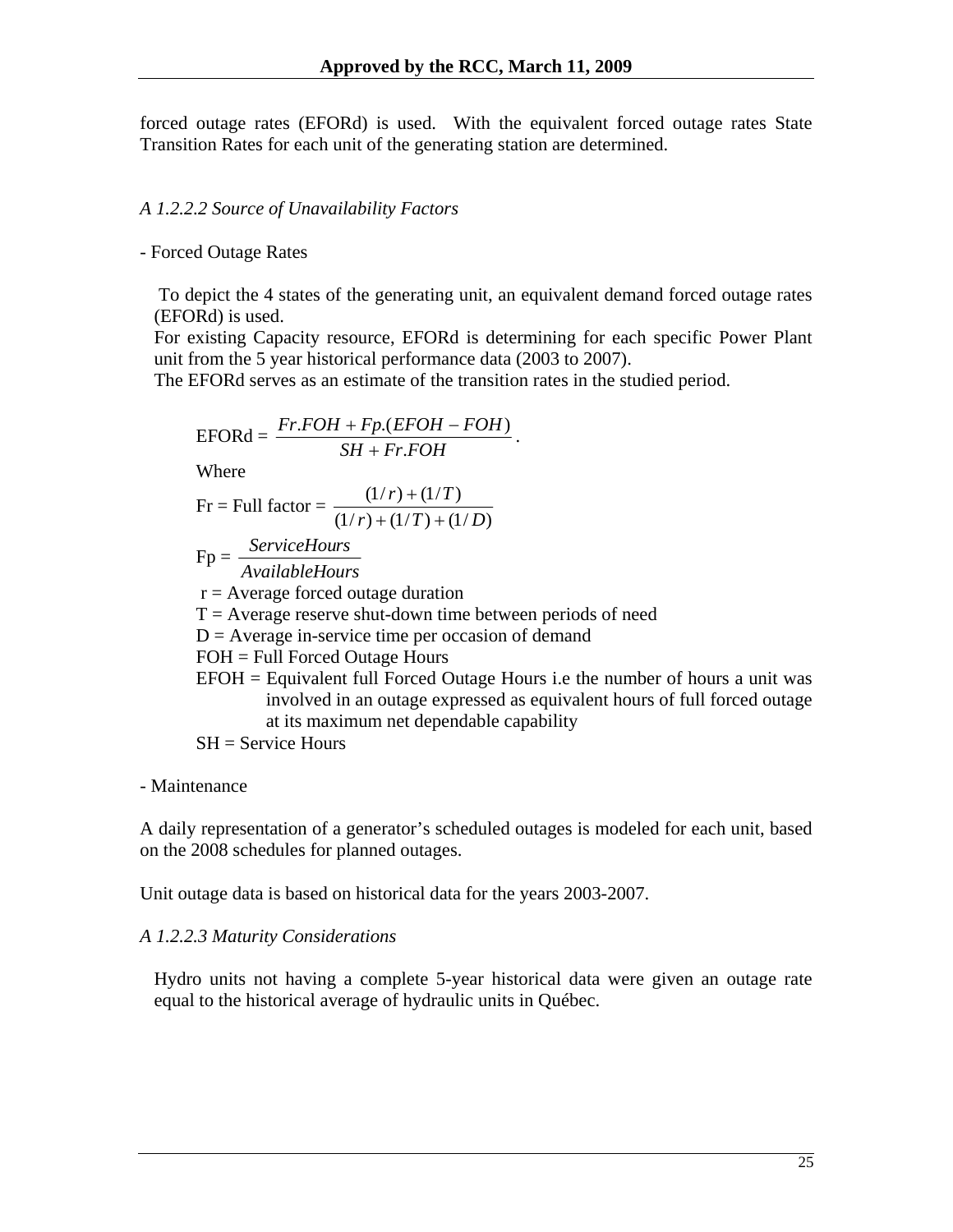#### *A 1.2.2.4 Tabulation of Unavailability Factors*

|                     | <b>Comprehensive Review</b> |                 |  |  |  |  |
|---------------------|-----------------------------|-----------------|--|--|--|--|
|                     | 2005<br>2008                |                 |  |  |  |  |
| Unit Type           | FOR                         | EFORd           |  |  |  |  |
| Hydro Unit          | 1.1% to 1.8%                | $0.3\%$ to 1.8% |  |  |  |  |
| <b>Thermal Unit</b> | 4% to 9%                    | 6.5% to 20.5%   |  |  |  |  |

Table A-1 Equivalent Forced Outage Rates

#### Maintenance

2008 schedules for planned outages are used. The monthly volumes are comparable to historical volumes shown in the following table.

|  | Table A.2 – Typical Maintenance for Power Station |  |
|--|---------------------------------------------------|--|
|  |                                                   |  |

|              | <b>Maintenance</b>          |         |  |  |  |
|--------------|-----------------------------|---------|--|--|--|
|              | <b>Comprehensive Review</b> |         |  |  |  |
| <b>Month</b> | 2005                        | 2008    |  |  |  |
| January      | $0.4\%$                     | 0.2%    |  |  |  |
| February     | $0.4\%$                     | 0.7%    |  |  |  |
| March        | 4.4%                        | $0.9\%$ |  |  |  |
| April        | 13.7%                       | 7.8%    |  |  |  |
| May          | 17.7%                       | 16.9%   |  |  |  |
| June         | 22.5%                       | 21.2%   |  |  |  |
| July         | 24.9%                       | 18.6%   |  |  |  |
| August       | 17.1%                       | 19.5%   |  |  |  |
| September    | 21.6%                       | 15.7%   |  |  |  |
| October      | 10.5%                       | 10.1%   |  |  |  |
| November     | 5.3%                        | 5.1%    |  |  |  |
| December     | 0.4%                        | $0.4\%$ |  |  |  |

*A 1.2.3 Purchase and Sale Representation* 

#### **Purchases**

Based on Hydro-Québec Distribution procurement policies, suppliers located outside the Québec Control Area must be treated on the same basis as local suppliers, as long as they provide an equivalent quality of service. Hydro-Québec Distribution calls for tenders are open to existing or new power units as well as to new demand response programs. All suppliers must provide a guarantee that the resources offered are not committed elsewhere.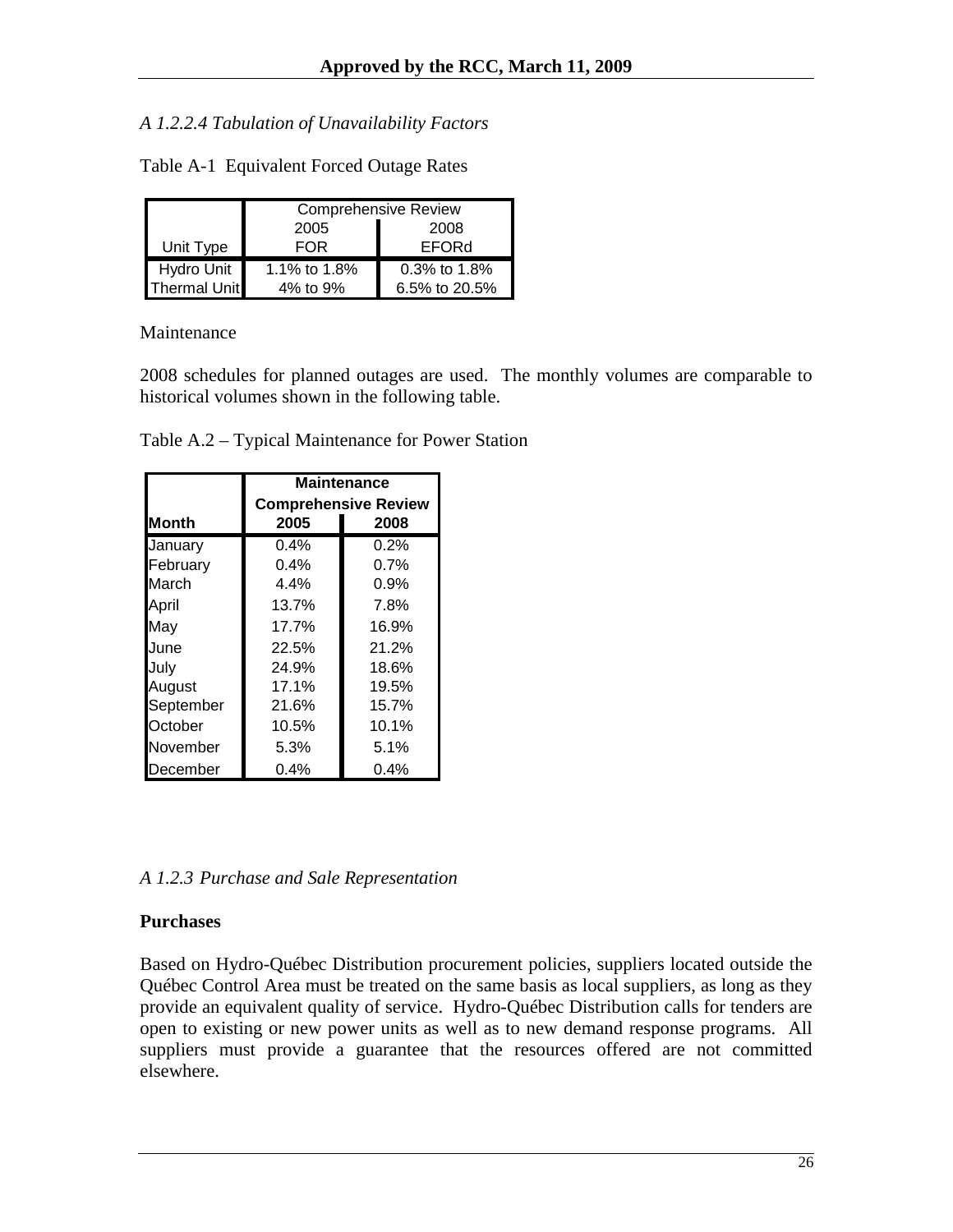The capacity purchases from other Control Areas and sales to other Control Areas are shown in Table A.2.

#### **Table A.2**

**Firm Purchases and Firm Sales in MW**

| <b>IFirm Purchases</b>  | 2008/2009 | 2009/2010 | 2010/2011 | 2011/2012 | 2012/2013 |
|-------------------------|-----------|-----------|-----------|-----------|-----------|
| - New York CA           | 340       |           |           |           |           |
| <b>I</b> - Maritimes CA | 200       | 200       | 200       |           |           |
| <b>Total Purchases</b>  | 540       | 200       | 200       |           |           |

| <b>Firm Sales</b>           | 2008/2009 | 2009/2010 | 2010/2011 | 2011/2012 | 2012/2013 |
|-----------------------------|-----------|-----------|-----------|-----------|-----------|
| - Maritimes CA              | 220       |           |           |           |           |
| - New England CA            | 329       | 329       | 329       | 329       | 268       |
| - Ontario CA                | 154       | 154       | 154       | 154       | 154       |
| - Québec CA                 | 356       | 356       | 356       | 356       | 356       |
| <b>Total New Generation</b> | 1.059     | 839       | 839       | 839       | 778       |

#### Churchill Falls Corporation Limited (CFLC0)

The capacity purchases are represented according to the contracts between Hydro-Québec and CFLCo.

Québec has access to 4,930 MW during winter and from 2,900 to 4,200 MW during the rest of the year.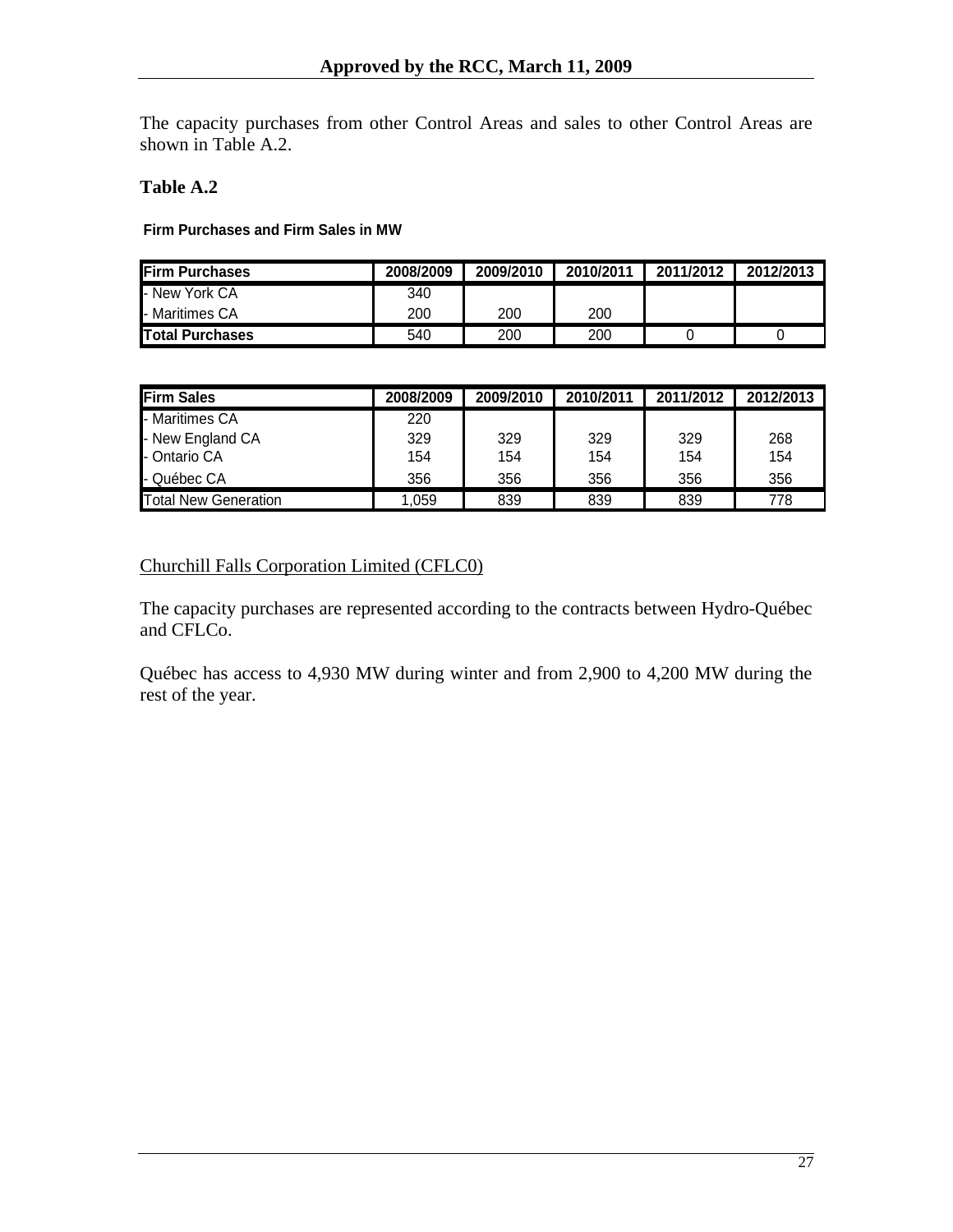## Alcan

Alcan has its own generating facilities in Québec. Some of its loads are connected to the TransÉnergie system and are included in the internal load forecast. Hydro-Québec Production and Alcan have contracted for 890 MW of capacity purchases from Alcan, but the capacity is reduced by 267 MW during the winter period to account for availability constraints.

## Maritimes CA

Hydro-Québec Production has a purchase contract for 200 MW of peaking capacity until October 2011.

#### Independent Power Producers in Québec

In 2008-2009, the purchase contracts from Independent Power Producers amount to 585 MW. For the upcoming years, there will be an additional 733 MW available from these producers for a total of 1,318 MW at the 2012/2013 winter peak. This total includes the return in-service of the TransCanada Energy natural gas unit (547 MW) in January 2010.

## Short term purchases

For the winter period 2008-2009, Hydro-Québec Distribution will buy 340 MW of capacity from New York Control. These short term purchases for winter peak period only can reach a 1,000 MW as soon as winter 2010/2011.

## **Sales**

Québec has three firm export contracts. One contract is with New England Control Area, (329 MW losses included). The export will be reduced to 268 MW beginning November 2012. This export contract is delivered through the Highgate interconnection (225 MW capacity), the Derby Line (50 MW capacity) and the NEPOOL Phase II. The second contract is with the Ontario Control Area (154 MW losses included), the deliveries take place through the Cedars Rapids Transmission System (Lines CD11 and CD12). Finally, the third contract is with New Brunswick Power for the Winter 2008-2009 only and represents a capacity of 110 to 220 MW including losses. This sale will be delivered over both interconnections between Québec and New Brunswick, based on the transmission systems configurations in real time.

Hydro-Québec Production has compensation agreements (356 MW) with industrial customers operating hydro generating stations in Québec.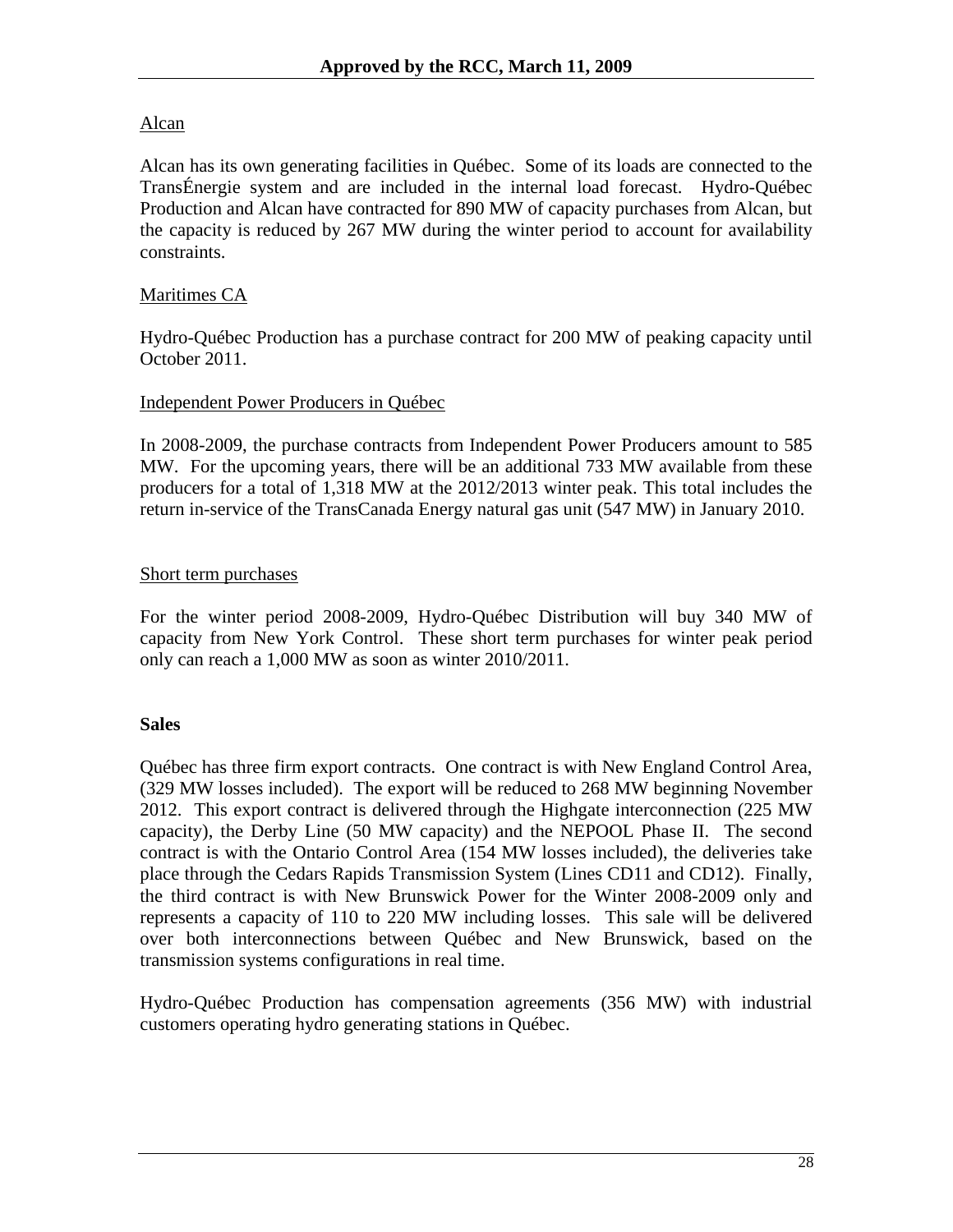## *A 1.2.4 Retirements*

An agreement to temporarily suspend generation at TransCanada Energy natural gas unit in Bécancour (547 MW) is effective for the calendar years 2008 and 2009. Deliveries under the original contract with TransCanada Energy will resume on January  $1<sup>st</sup> 2010$ .

The Cadillac gas turbine units (162 MW) were withdrawn from service in November 2008 by Hydro-Québec Production.

## **A 1.3 Interconnected Systems**

Neighbouring systems are not modeled in this Comprehensive Review. The 1,000 MW short term purchases from 2010-11 to 2012-2013, will be procured from New York CA and/or Hydro-Québec Production. This purchase or tie benefit is well under the potential evaluated through the latest NPCC Tie Benefits study (see Table 10).

## **A 1.4 Modeling of Limited Energy Resources**

For most hydro generating stations, energy limitations are modeled by using a different monthly value of dependable maximum generating capability (DMNC). This accounts for the effect on the net head of the reservoir level variations and generator cooling water temperature.

Unlike hydro generating stations with reservoirs, the run-of-river Beauharnois and Les Cèdres generating stations are operated in parallel on the Saint-Lawrence River. Their capability depends on water availability and varies according to seasons. Moreover, during ice-cover formation, capacity output must be reduced. Ice-cover formation restrictions are also modeled for all generating stations where they may apply.

#### **A 1.5 Modeling of Interruptible Resources**

Québec models 1,515 MW of interruptible power contracts with industrial customers. A description of interruptible contracts and reserves applicable is given in section A 1.1.4.

#### **A 1.6 Modeling of all Resources**

No uncertainty is modeled over the commissioning date of the planned generating stations. Regarding the new units to be commissioned during the period under review, all government permits have been received and the construction is in progress at all of those generating stations. No construction delays are expected so there is no uncertainty related to the in-service date. Available capacities of each station are modeled with latest available data. Maintenance, restrictions and outages are taken into account.